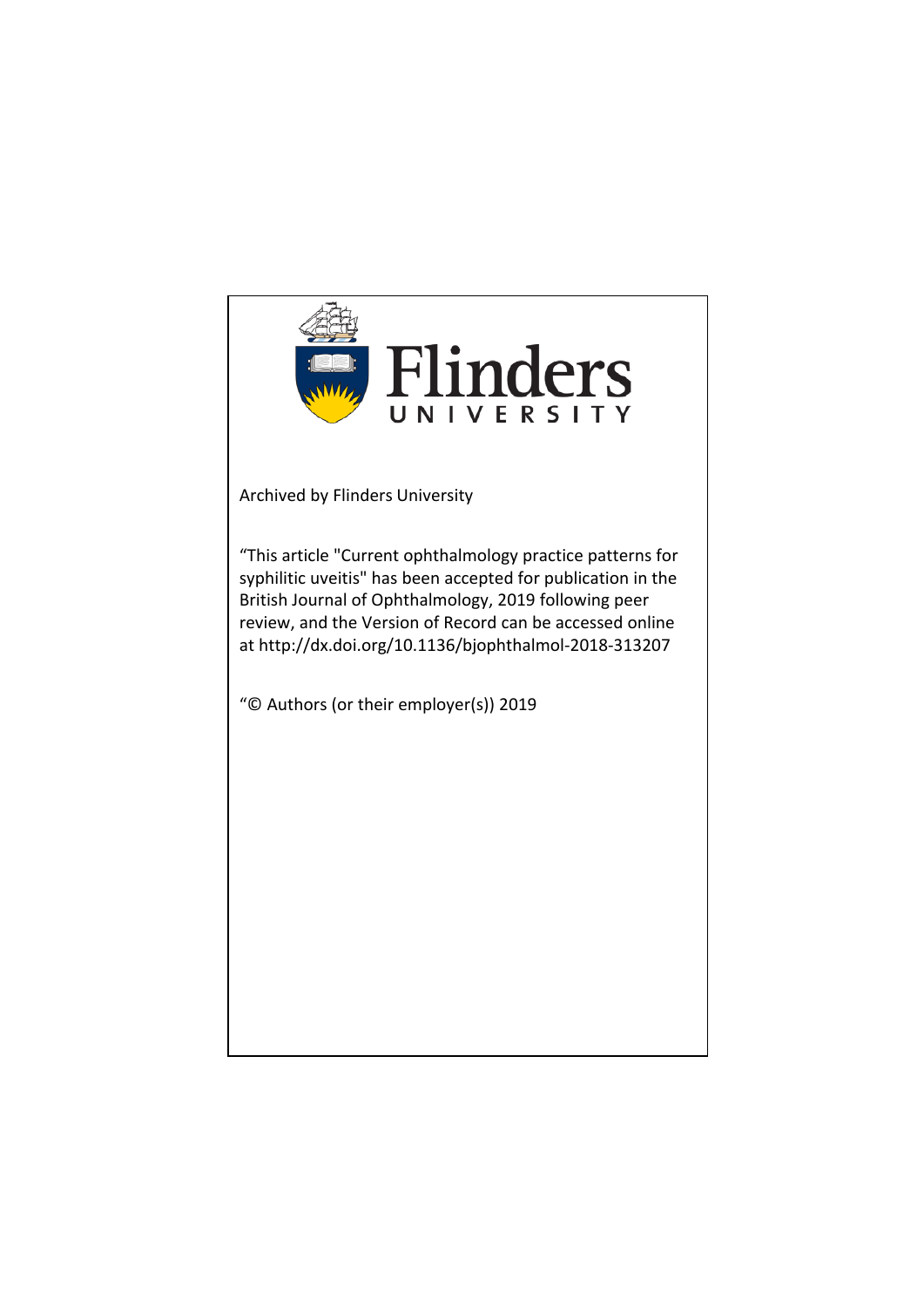# **Current Ophthalmology Practice Patterns for Syphilitic Uveitis**

Genevieve F. Oliver, FRANZCO;<sup>1\*</sup> Roy M. Stathis, MD;<sup>1\*</sup> João M. Furtado, MD, PhD;<sup>2</sup> Tiago E. Arantes, MD, PhD;<sup>3</sup> Peter J. McCluskey, FRANZCO, MD;<sup>4</sup> Janet M. Matthews, BSc(Hons);<sup>1</sup> International Ocular Syphilis Study Group;<sup>†</sup> and Justine R. Smith, FRANZCO, PhD<sup>1</sup>

<sup>1</sup>Flinders University, Adelaide, and <sup>4</sup>Sydney University, Sydney, Australia; and <sup>2</sup>Faculty of Medicine of Ribeirão Preto - University of São Paulo, Ribeirão Preto, and <sup>3</sup>Sadalla Amin Ghanem Eye Hospital, Joinville, Brazil

\*Drs. Oliver and Stathis contributed equally to the work and share first authorship of this manuscript. †Members of the International Ocular Syphilis Study Group are listed at the end of the manuscript.

Word count: 2,584

| <b>Corresponding Author:</b> | Justine R. Smith, FRANZCO, PhD                          |
|------------------------------|---------------------------------------------------------|
| Address:                     | Flinders University College of Medicine & Public Health |
|                              | Flinders Medical Centre, Room 4E-431,                   |
|                              | Flinders Drive, Bedford Park                            |
|                              | SA 5042, Australia                                      |
| Telephone:                   | 61-8-8204-4300                                          |
| E-mail:                      | justine.smith@flinders.edu.au                           |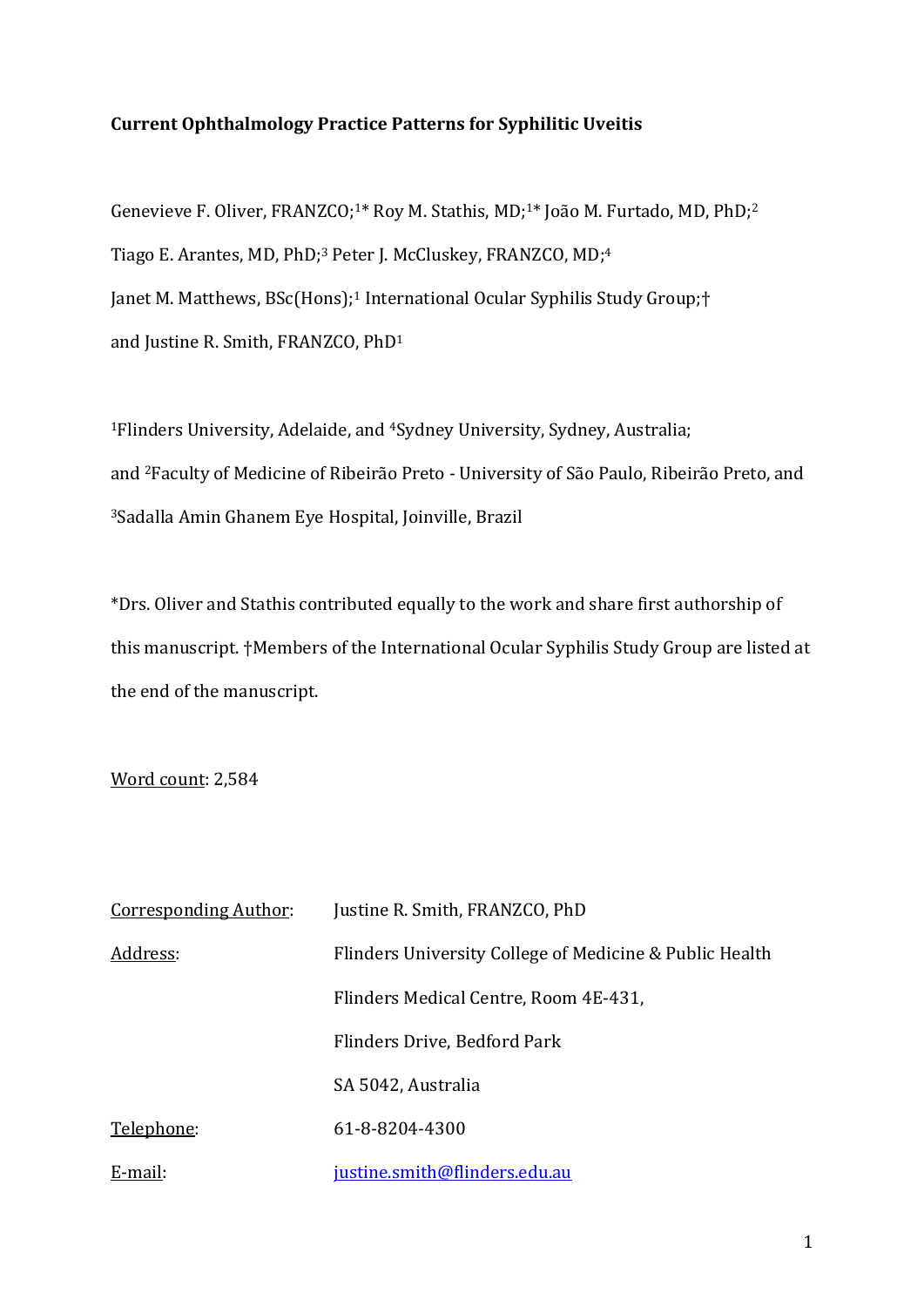# **Synopsis**

The International Ocular Syphilis Study Group reports that syphilitic uveitis is most often posterior, associated with secondary syphilis, diagnosed serologically and treated with penicillin. Serologic testing of all patients with uveitis ensures timely identification.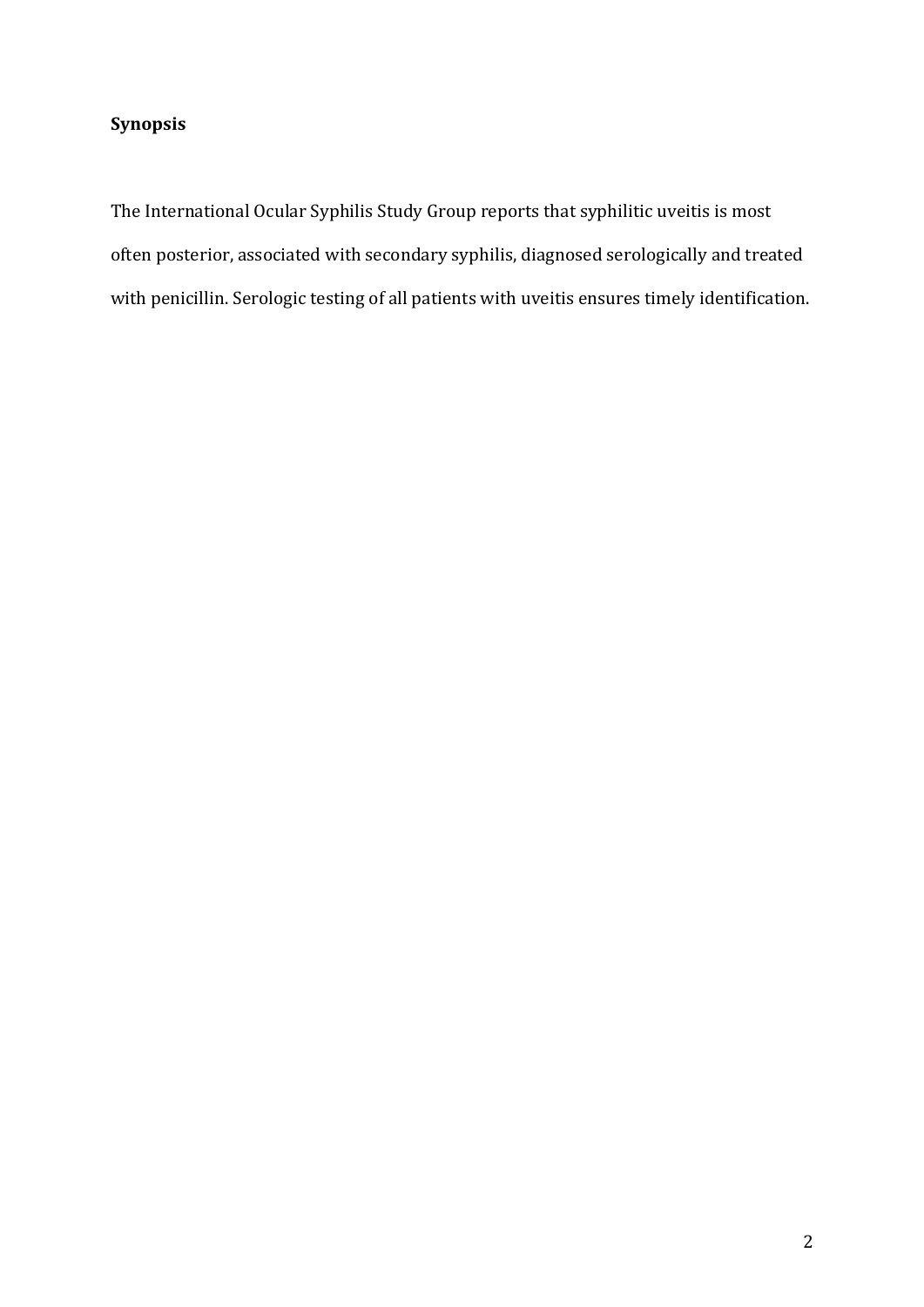#### **Abstract**

Background: Syphilitic uveitis is re-emerging alongside the systemic infection. In July 2017, an international group of uveitis-specialized ophthalmologists formed the International Ocular Syphilis Study Group to define current practice patterns. Methods: 103 Study Group members based in 34 countries completed a 25-item questionnaire focused on caseload, clinical presentations, use and interpretation of investigations, treatment, and clinical indicators of poor prognosis.

Results: Members managed a mean of 6.1 patients with syphilitic uveitis in clinics that averaged  $707$  annual cases of uveitis  $(0.9\%)$ ;  $\%$ ); 53.2% reported increasing numbers over the past decade. Patients presented to more members (40.2%) during secondary syphilis. Uveitis was usually posterior  $(60.8\%)$  or pan  $(22.5\%)$ ; complications included optic neuropathy, macular oedema, and posterior synechiae. All members diagnosed syphilitic uveitis using serologic tests (simultaneous or sequential testing algorithms), and 97.0% routinely checked for HIV co-infection. Cerebrospinal fluid analysis was ordered by 90.2% of members, and 92.7% took uveitis plus VDRL or FTA-ABS to indicate neurosyphilis. Patients were commonly co-managed with infectious disease physicians, and treated with penicillin for at least 10 to 14 days, plus corticosteroid. Features predicting poor outcome included optic neuropathy (86.3%) and initial misdiagnosis (63.7%). Reasons for delayed diagnosis were often practitioner-related. 82.5% of members tested every patient they managed with uveitis for syphilis. Conclusion: This comprehensive report by an international group of uveitis-specialized ophthalmologists provides a current approach for the management of syphilitic uveitis.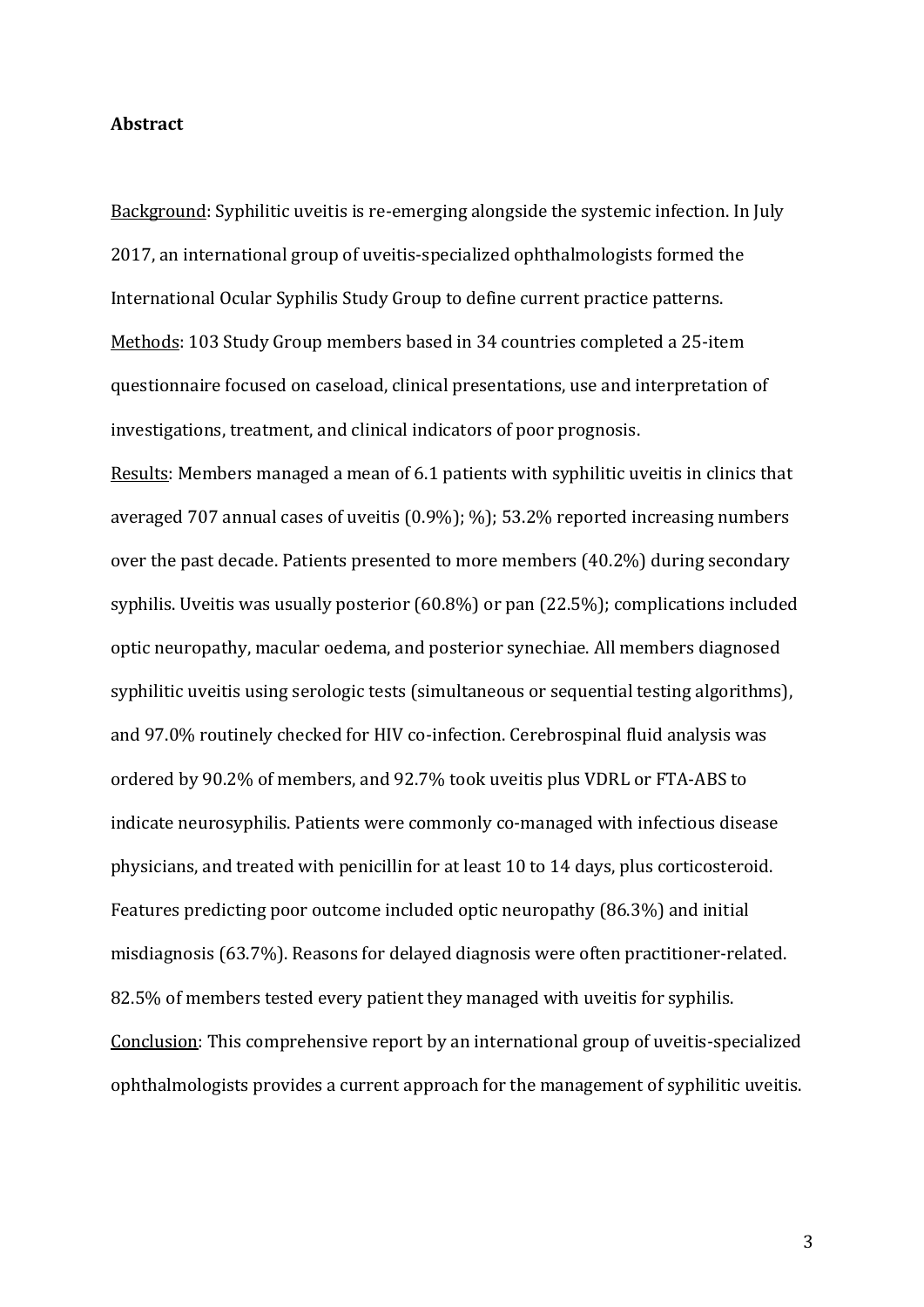### **Introduction**

The latest analysis by the World Health Organization (WHO) demonstrates that the prevalence and incidence of syphilis continue to be high worldwide. Based on data collected between 2005 and 2012, regional prevalence varies between  $0.2\%$  and  $1.8\%$ and regional incidence varies between 0.9 and 4.4 cases per 1,000 persons (women or men); corresponding pooled global figures are  $0.5\%$  and 1.5 cases per 1,000 persons (women or men) respectively.<sup>1</sup> Syphilis prevalence and incidence remain highest in the African region, but have been rising in high income countries since approximately 2000. One comprehensive review shows a significant increase in the syphilis notification rates in 23 of 27 high-income countries across North America, Europe and the Asia-Pacific Region, and highlights that this increase is due primarily to an increasing number of infections among men who have sex with men  $(MSM).<sup>2</sup>$ 

An uncommon, but serious manifestation of syphilis is uveitis (or inflammation inside the eye).<sup>3</sup> Surveillance data have provided an estimated risk of "ocular syphilis" – almost always presenting as uveitis - as just  $0.6\%$  to 2.7% of total infections.<sup>4-6</sup> However, the vision is frequently impacted in this condition: in the largest series published to date, including 85 persons from The Netherlands, 58.8% presented with reduction in vision to a level that typically limits driving (Snellen visual acuity  $\lt 6/12$ ) and 29.4% suffered blindness (Snellen visual acuity <  $6/60$ ).<sup>7</sup> Current studies from the United States, $^{6,8}$ Western Europe<sup>9,10</sup> and Brazil<sup>11</sup> suggest syphilitic uveitis is increasing in prevalence and incidence, in parallel with the systemic infection.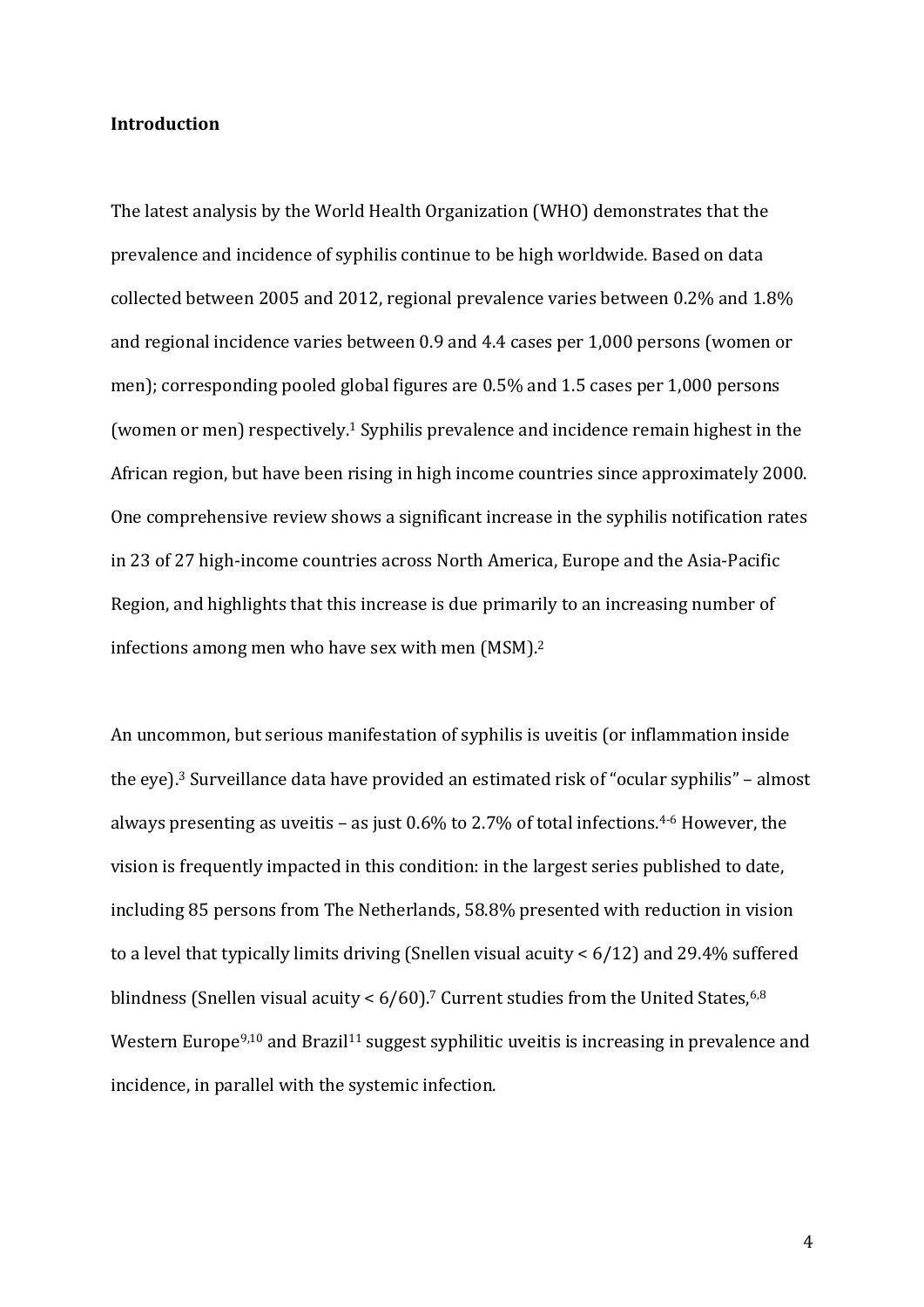Consistent with increasing numbers of individuals suffering from syphilitic uveitis, multiple articles are presently being published about cohorts of patients with the condition. In the last 5 years alone, multiple independent studies from countries in the Americas, Western Europe and Australasia have reported on different clinical subjects relating to this form of uveitis, including regional epidemiology, ophthalmic features, ocular and systemic diagnostics, anti-microbial drug and corticosteroid treatments, and prognosis.<sup>5,7,9,11-23</sup> Recently a group of 103 clinicians, specializing in the management of uveitis and based in 34 nations, came together as the International Ocular Syphilis Study Group to provide a global perspective of current practice patterns for syphilitic uveitis. This article presents the collective experience of this group on clinical presentations and outcomes, as well as the preferred approach to investigation and treatment.

#### **Materials and Methods**

In July 2017, a subset of the membership of the International Ocular Inflammation Society (IOIS) formed the International Ocular Syphilis Study Group. The IOIS is a global scientific society, which is dedicated to the study of inflammatory eye diseases. At the time of this project, the IOIS membership totalled 268 clinicians and scientists: 103 clinical members joined the Study Group, which aimed to establish current practice patterns in the management of syphilitic uveitis. These members were based in the following 34 countries: Argentina, Australia, Austria, Belgium, Brazil, Canada, Chile, Denmark, Egypt, France, Germany, Greece, India, Indonesia, Italy, Japan, Malaysia, Mexico, Norway, Peru, Poland, Portugal, Singapore, South Africa, Spain, Switzerland, Taiwan, Thailand, the Netherlands, Tunisia, Turkey, the United Kingdom, the United Arab Emirates and the United States. All Study Group members completed a 25-question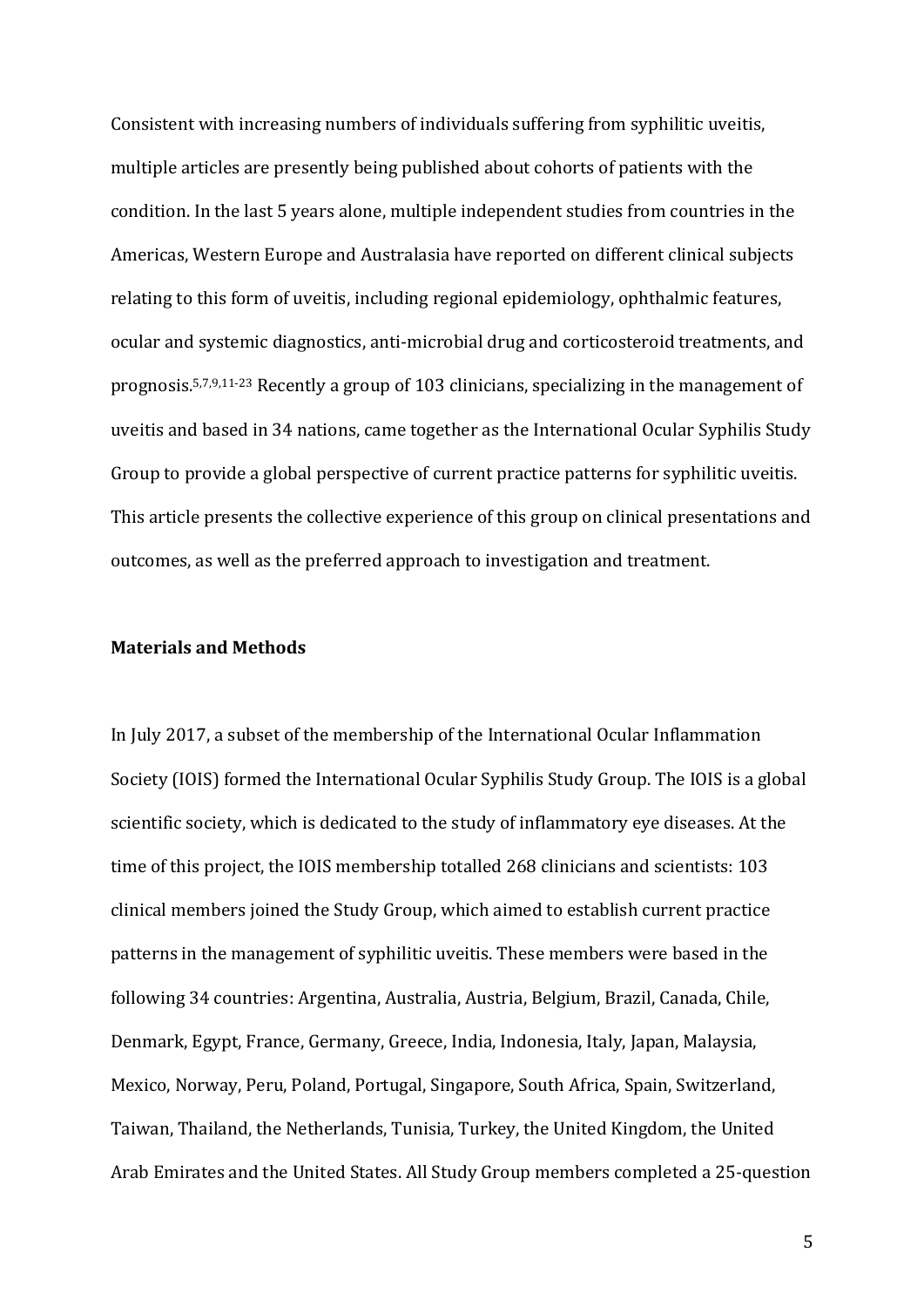survey that was formulated by GO, JMF, TEA, PJM and JRS, using online survey software (surveymonkey.com). Members reported on: case load and routes of referral; clinical presentations, including stage of syphilis, uveitis subtype and ophthalmic complications; use of investigations, including serological studies, examination of cerebrospinal fluid (CSF) and testing for human immunodeficiency virus (HIV); interpretation of uveitis as a manifestation of neurosyphilis; treatment, including choice and duration of antibiotic, and adjunctive corticosteroid therapy; clinical indicators of poor prognosis, and standard follow-up policy. The survey questions are provided in Supplementary Table 1.

#### **Results**

Members of the International Ocular Syphilis Study Group reported their recent clinical load of syphilitic uveitis. In 2016, 97 of 103 members (94.2%) managed a mean of 6.1 patients with syphilitic uveitis in clinical practices that averaged 707 total annual cases of uveitis. Considering only those 42 members with high volume clinical practices that involved consultations with at least 500 patients with uveitis per year, the mean number of patients with syphilitic uveitis managed in 2016 was 10.0, with total annual cases of uveitis averaging 1350. Amongst 79 members who were able to compare numbers of cases managed over the prior decade, 42 (53.2%) reported they had observed an increase in the number, 29 (36.7%) reported no change in number, and  $8(10.1\%)$ reported a decrease in number.

For 73.8% of Study Group members ( $n = 76$  of 103), the most frequent referral of a patient with syphilitic uveitis was from a fellow ophthalmologist who had identified uveitis, but not determined the cause. Some members reported other frequent routes for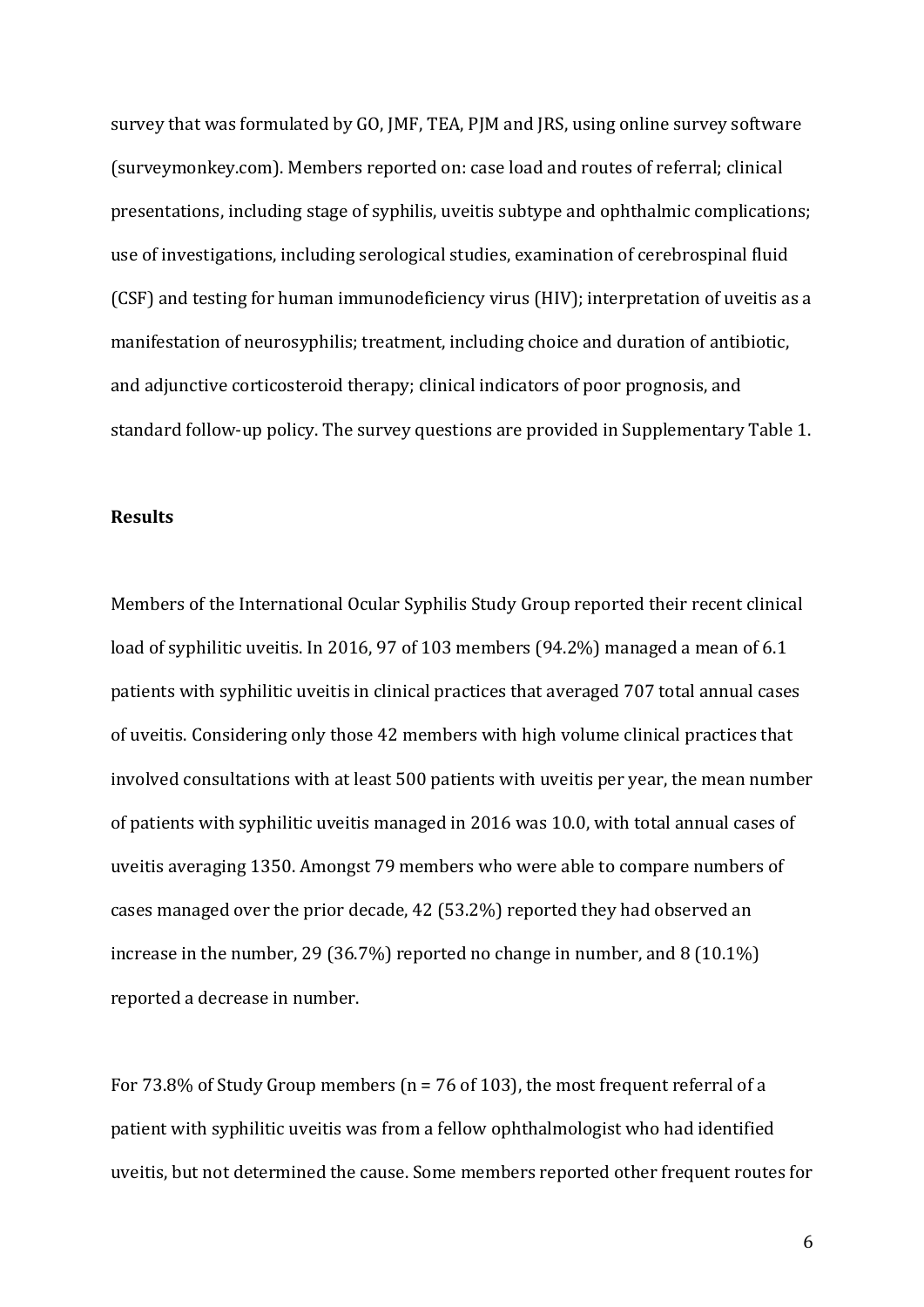their referrals, including: from another ophthalmologist with the diagnosis of syphilitic uveitis  $(n = 3, 2.9\%)$ ; from a non-ophthalmologist health practitioner with the diagnosis of syphilis ( $n = 2$ , 1.9%); and HIV-positive individuals requesting ophthalmic screening  $(n = 7, 6.8\%)$ . Patients with uveitis most commonly presented to Study Group members  $(n = 102)$  during the secondary stage of syphilis  $(n = 41, 40.2\%)$ , followed by latent and tertiary stages ( $n = 23, 22.6\%$  and  $n = 26, 25.5\%$ , respectively), and the primary stage (n  $= 3, 2.9\%$ ). Following the Standardization of Uveitis Nomenclature anatomic classification,<sup>24</sup> 102 members reported the form of syphilitic uveitis they managed most frequently was posterior or pan- uveitis  $(n = 62, 60.8\%$  or  $n = 23, 22.5\%$ , respectively), while anterior and intermediate uveitis were less often identified as the most frequently treated form  $(n = 4, 3.9\%$  and  $n = 2, 2.0\%$ , respectively). Study Group members encountered multiple ocular complications in their practices of syphilitic uveitis. including most commonly, optic neuropathy ( $n = 69$  of 100 members, 68.3%), cystoid macular oedema ( $n = 51, 50.5\%$ ) and posterior synechiae ( $n = 51, 50.5\%$ ). Routes of referral and clinical presentations of syphilitic uveitis are presented in Table 1.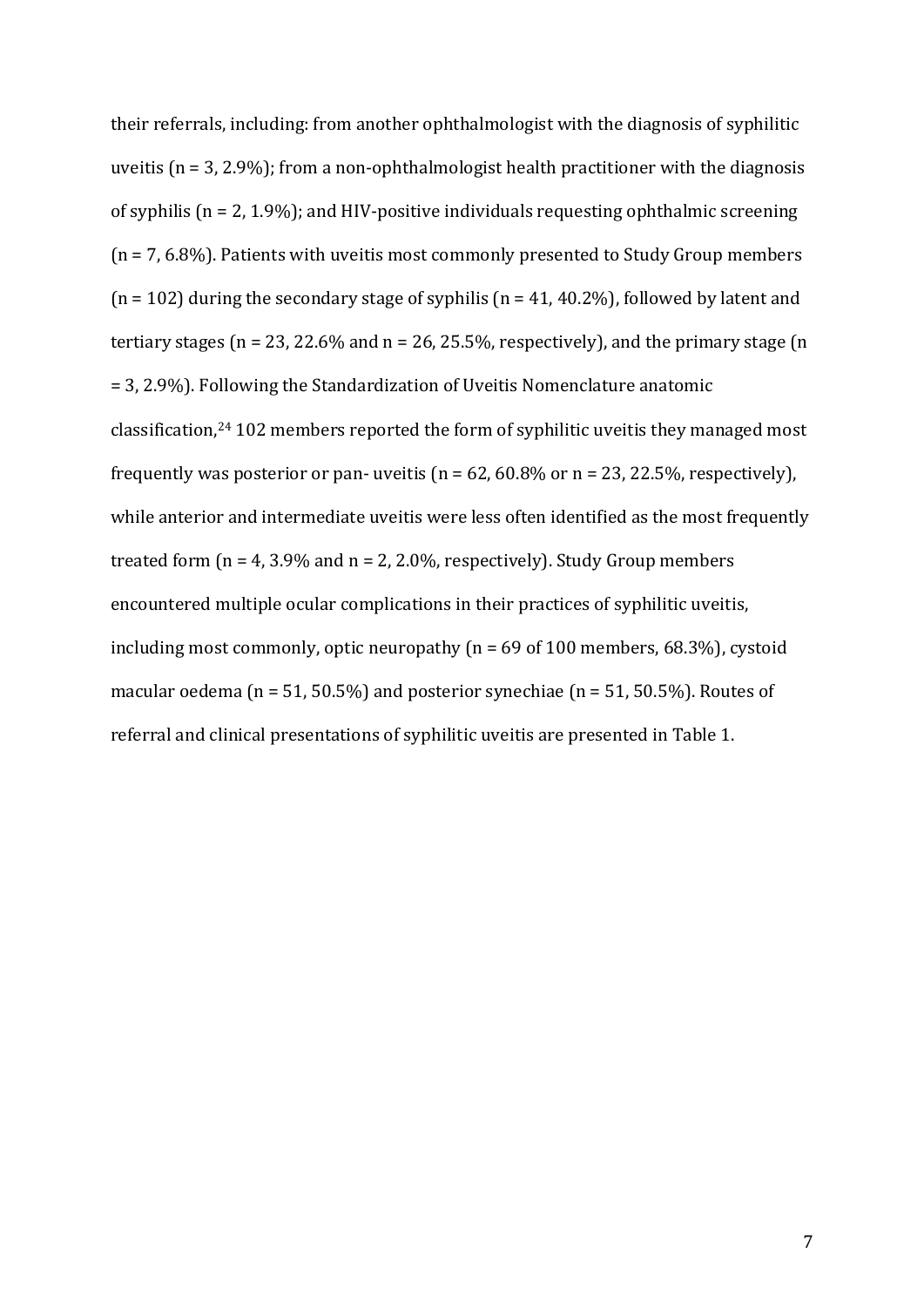Table 1. Referral patterns and clinical presentations to uveitis-specialised

ophthalmologists in patients with syphilitic uveitis ( $n = 103$  International Ocular

Syphilis Study Group members responding, unless otherwise stated).

| <b>Clinical Variable</b>                                                | Number (%) |
|-------------------------------------------------------------------------|------------|
| Most common route for referral                                          |            |
| Referred by ophthalmologist with diagnosis of uveitis<br>$\bullet$      | 76 (73.8)  |
| Referred by ophthalmologist with diagnosis of syphilitic<br>$\bullet$   |            |
| uveitis                                                                 | 3(2.9)     |
| Referred by non-ophthalmologist with diagnosis of syphilis<br>$\bullet$ | 2(1.9)     |
| HIV-positive patients referred for ophthalmic screening<br>٠            | 7(6.8)     |
| No common route                                                         | 15 (14.6)  |
| Most frequent stage of syphilis*                                        |            |
| (n=102 members responding)                                              |            |
| Primary<br>$\bullet$                                                    | 3(2.9)     |
| Secondary<br>$\bullet$                                                  | 41 (40.2)  |
| Latent                                                                  | 23 (22.6)  |
| Tertiary<br>$\bullet$                                                   | 26(25.5)   |
| No difference in frequency                                              | 9(8.8)     |
| Most frequent form of uveitis*                                          |            |
| (n=102 members responding)                                              |            |
| Anterior uveitis                                                        | 4(3.9)     |
| Intermediate uveitis<br>$\bullet$                                       | 2(2.0)     |
| Posterior uveitis<br>$\bullet$                                          | 62 (60.8)  |
| Panuveitis<br>$\bullet$                                                 | 23 (22.5)  |
| No difference in frequency                                              | 11(10.8)   |
| Ocular complications of syphilitic uveitis*                             |            |
| (n=101 members responding)                                              |            |
| Optic neuropathy<br>$\bullet$                                           | 69 (68.3)  |
| Cystoid macular oedema<br>$\bullet$                                     | 51 (50.5)  |
| Posterior synechiae                                                     | 51 (50.5)  |
| Cataract                                                                | 42 (41.6)  |
| Retinal vascular occlusion                                              | 36 (35.6)  |
| Epiretinal membrane                                                     | 25 (24.8)  |
| Ocular hypertension/glaucoma                                            | 22 (21.8)  |
| Retinal detachment                                                      | 15 (14.9)  |
| Retinal neovascularization                                              | 15 (14.9)  |
| Hypotony                                                                | 5(5.0)     |
| Choroidal neovascularization                                            | 4(4.0)     |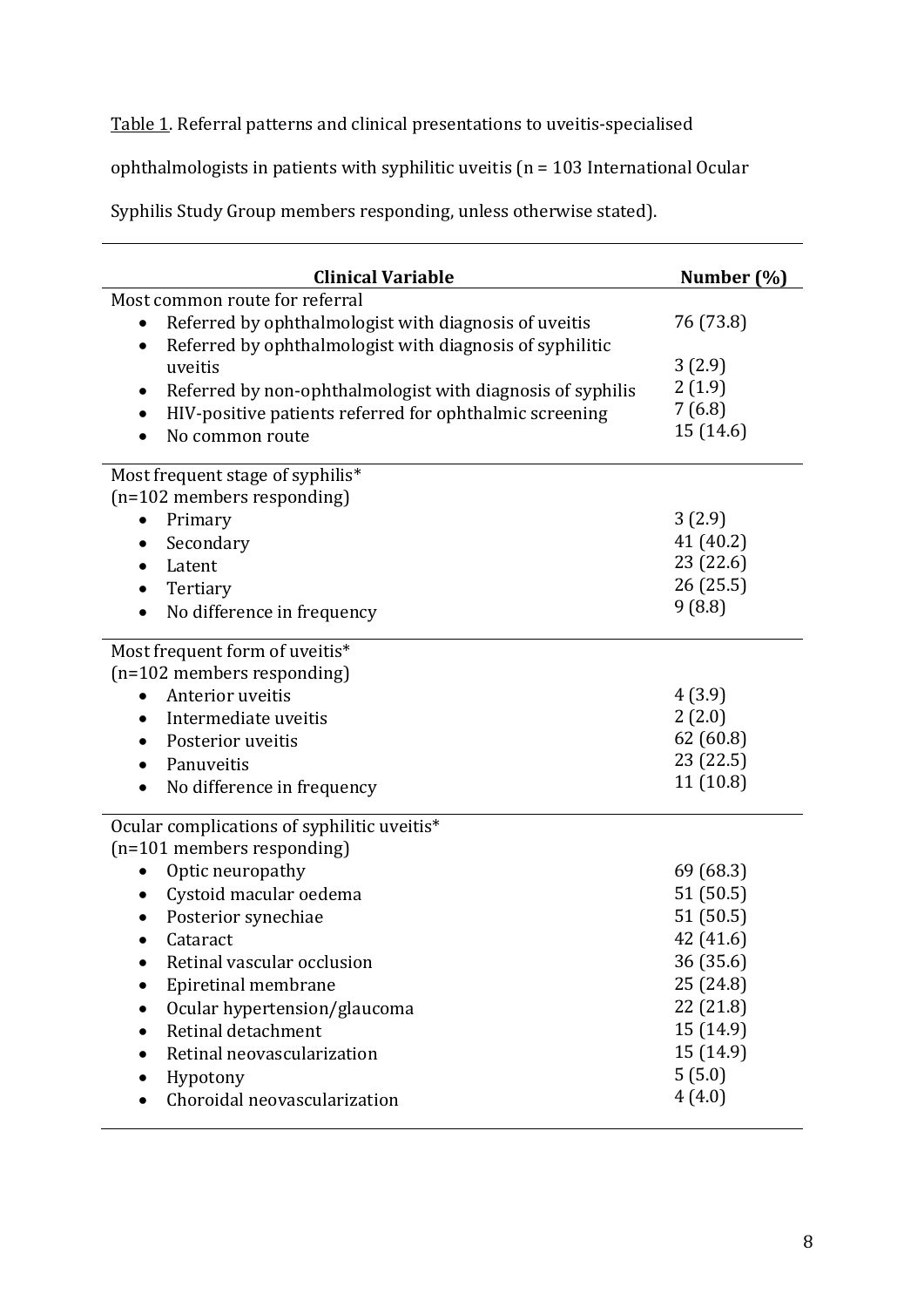All 103 Study Group members relied on serologic testing to make a diagnosis of syphilitic uveitis. A majority of members  $(n = 62, 60.2\%)$  requested non-treponemal and treponemal tests simultaneously. However, a substantial number  $(n = 41, 39.8\%)$ preferred a sequential testing algorithm, with approximately one-half of these practitioners using the traditional algorithm and the remainder using the reverse algorithm. Eleven members (10.7%) had also employed polymerase chain reaction (PCR) to detect *Treponema pallidum* in ocular fluid. Lumbar puncture and analysis of CSF were ordered routinely or for specific indications by 42 (40.8%) and 51 (49.5%) Study Group members, respectively; common indications included optic nerve involvement and HIV positivity. Amongst the members who provided their criteria for diagnosis of neurosyphilis in a patient with syphilitic uveitis, 89 of 96 (92.7%) judged the presence of ocular inflammation plus positive CSF VDRL or FTA-ABS to establish this condition. Smaller numbers agreed that lesser evidence indicated neurosyphilis, including 46 of 88 (52.3%) accepting uveitis plus an abnormal CSF cell count or protein level, and 33 of 91 (36.3%) accepting uveitis alone as sufficient for the diagnosis. Serologic testing for HIV infection was recommended in all patients presenting with syphilitic uveitis by 98 of 101 (97.0%), and if a first test for HIV was negative,  $33.7\%$  of the group  $(n = 34$  of 101) repeated the test 3 months later. Approach and interpretation of investigations in the patient with syphilitic uveitis are summarized in Table 2.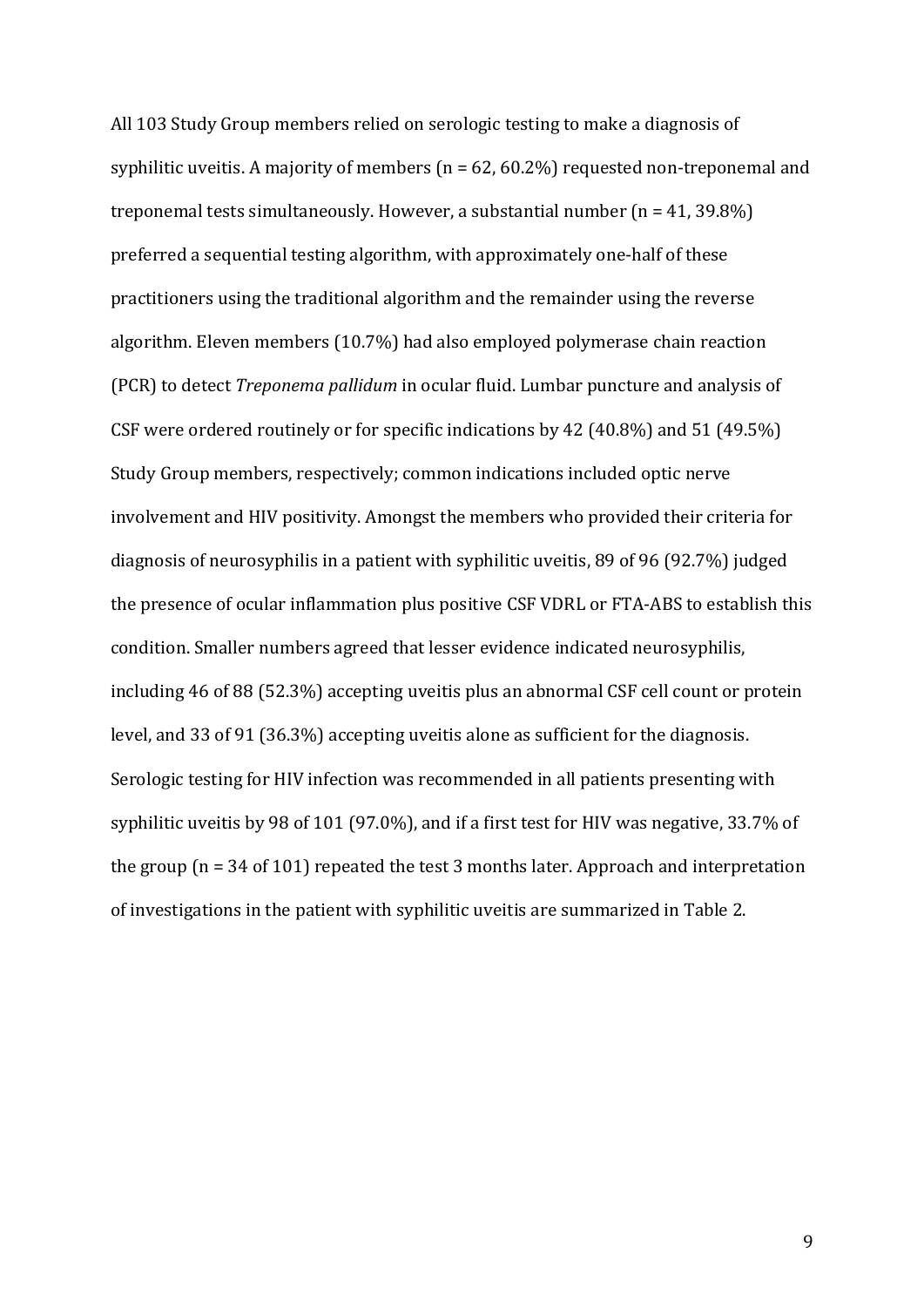Table 2. Approach and interpretation of investigations in patients with syphilitic uveitis

 $(n = 103$  International Ocular Syphilis Study Group members responding, unless

otherwise stated).

| <b>Clinical Variable</b>                                                                                                                                                                                                                                                                                                                                                                              | Number (%)                          |  |
|-------------------------------------------------------------------------------------------------------------------------------------------------------------------------------------------------------------------------------------------------------------------------------------------------------------------------------------------------------------------------------------------------------|-------------------------------------|--|
| Serologic testing for syphilis                                                                                                                                                                                                                                                                                                                                                                        |                                     |  |
| Performed                                                                                                                                                                                                                                                                                                                                                                                             | 103 (100%)                          |  |
| Traditional testing algorithm (initial non-treponemal test<br>$\bullet$<br>followed by treponemal test)                                                                                                                                                                                                                                                                                               | 21 (20.4)                           |  |
| Reverse testing algorithm (initial treponemal test followed<br>$\bullet$<br>by non-treponemal test)<br>Simultaneous treponemal and non-treponemal tests                                                                                                                                                                                                                                               | 20 (19.4)<br>62 (60.2)              |  |
| T. pallidum PCR on ocular fluid                                                                                                                                                                                                                                                                                                                                                                       |                                     |  |
| Performed                                                                                                                                                                                                                                                                                                                                                                                             | 11(10.7)                            |  |
| <b>CSF</b> examination                                                                                                                                                                                                                                                                                                                                                                                |                                     |  |
| Routinely performed                                                                                                                                                                                                                                                                                                                                                                                   | 42 (40.8)                           |  |
| Sometimes performed<br>$\bullet$                                                                                                                                                                                                                                                                                                                                                                      | 51 (49.5)                           |  |
| Patients with optic nerve involvement                                                                                                                                                                                                                                                                                                                                                                 | 36 (70.6)                           |  |
| HIV-positive patients<br>$\bullet$                                                                                                                                                                                                                                                                                                                                                                    | 25 (49.0)                           |  |
| Other situations*<br>$\bullet$                                                                                                                                                                                                                                                                                                                                                                        | 22(43.1)                            |  |
| Not performed                                                                                                                                                                                                                                                                                                                                                                                         | 10(9.7)                             |  |
| Criteria for diagnosis of neurosyphilis<br>Presence of intraocular inflammation + positive CSF VDRL or<br>$\bullet$<br>FTA-ABS (n=96 members responding)<br>Presence of intraocular inflammation + abnormal CSF cell count<br>$\bullet$<br>or protein level, but negative CSF VDRL or FTA-ABS (n=88<br>members responding)<br>Presence of intraocular inflammation alone (n=91 members<br>responding) | 89 (92.7)<br>46 (52.3)<br>33 (36.3) |  |
| Serologic testing for HIV                                                                                                                                                                                                                                                                                                                                                                             |                                     |  |
| (n=101 members responding)                                                                                                                                                                                                                                                                                                                                                                            |                                     |  |
| Routinely performed                                                                                                                                                                                                                                                                                                                                                                                   | 98 (97.0)                           |  |
| Sometimes performed                                                                                                                                                                                                                                                                                                                                                                                   | 3(3.0)                              |  |
| Not performed                                                                                                                                                                                                                                                                                                                                                                                         | 0(0.0)                              |  |
| Repeated (at 3 months) serologic testing for HIV if first test negative                                                                                                                                                                                                                                                                                                                               |                                     |  |
| (n=101 members responding)                                                                                                                                                                                                                                                                                                                                                                            |                                     |  |
| Performed                                                                                                                                                                                                                                                                                                                                                                                             | 34 (33.7)                           |  |
| Abbreviations: PCR = polymerase chain reaction, CSF = cerebrospinal fluid, HIV = human                                                                                                                                                                                                                                                                                                                |                                     |  |

immunodeficiency virus

\*Other situations included: recommendation by co-managing internist; posterior eye involvement; neurological symptoms; and cost.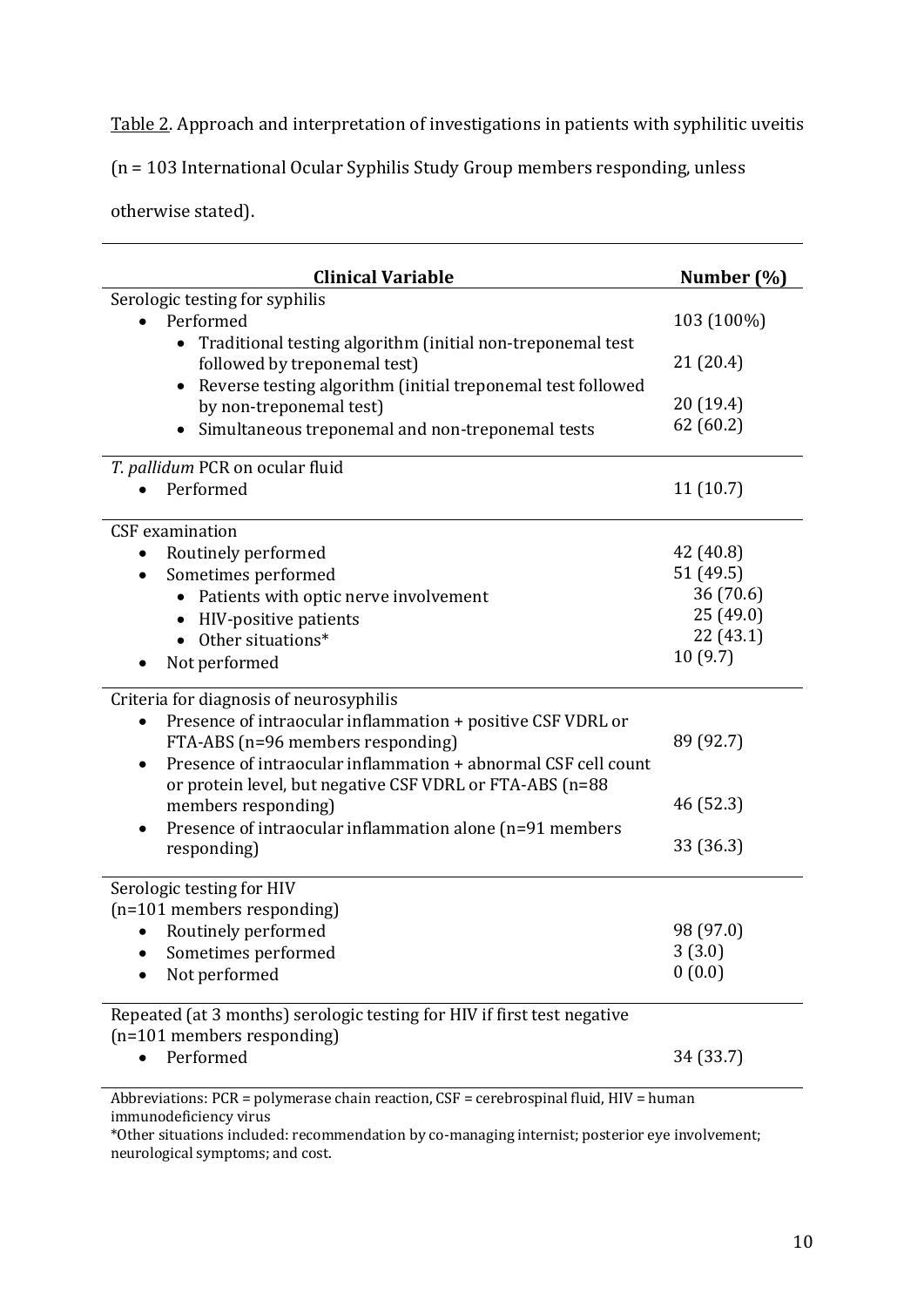A majority of Study Group members ( $n = 64$  of 103, 62.1%) referred patients with syphilitic uveitis to an infectious disease physician for antibiotic treatment, although some ophthalmologists ( $n = 25, 24.3\%$ ) prescribed these drugs themselves based on their own expertise or the advice of an infectious disease specialist. Most members treated their patients with different forms of penicillin, including intravenous aqueous crystalline penicillin G (n = 63, 61.8%), and intramuscular benzathine penicillin G (n = 25, 24.5%) and procaine penicillin G ( $n = 2$ , 2.0%). A small number preferred to treat with other antibiotics, including intravenous ceftriaxone  $(n = 7, 6.9\%)$  and oral doxycycline  $(n = 1, 1.0\%)$ . Treatment was almost always continued for 10 to 14 days or longer ( $n = 63$ , 66.3% and 28, 29.5% of 95 members, respectively). Of 102 members, 32  $(31.4%)$  routinely prescribed adjunctive corticosteroid therapy, and 68 (66.7%) prescribed this therapy for selected patients. Corticosteroids were given topically  $(n = 70)$ of 100 members, 70.0%), by local injection ( $n = 16$ , 16.0%) and/or systemically ( $n = 82$ , 82.0%). When adjunctive systemic corticosteroid therapy was used, this was most often initiated during, but after the start of antibiotics ( $n = 45$  of 82 members, 54.9%). However, 14 members  $(17.1\%)$  started the corticosteroid at the same time as the antibiotic;  $4$  members (4.9%) started the corticosteroid after the course of antibiotic; and 19 members (23.1%) adjusted the timing of corticosteroid treatment depending on the clinical situation. The treatment of syphilitic uveitis is described in Table 3.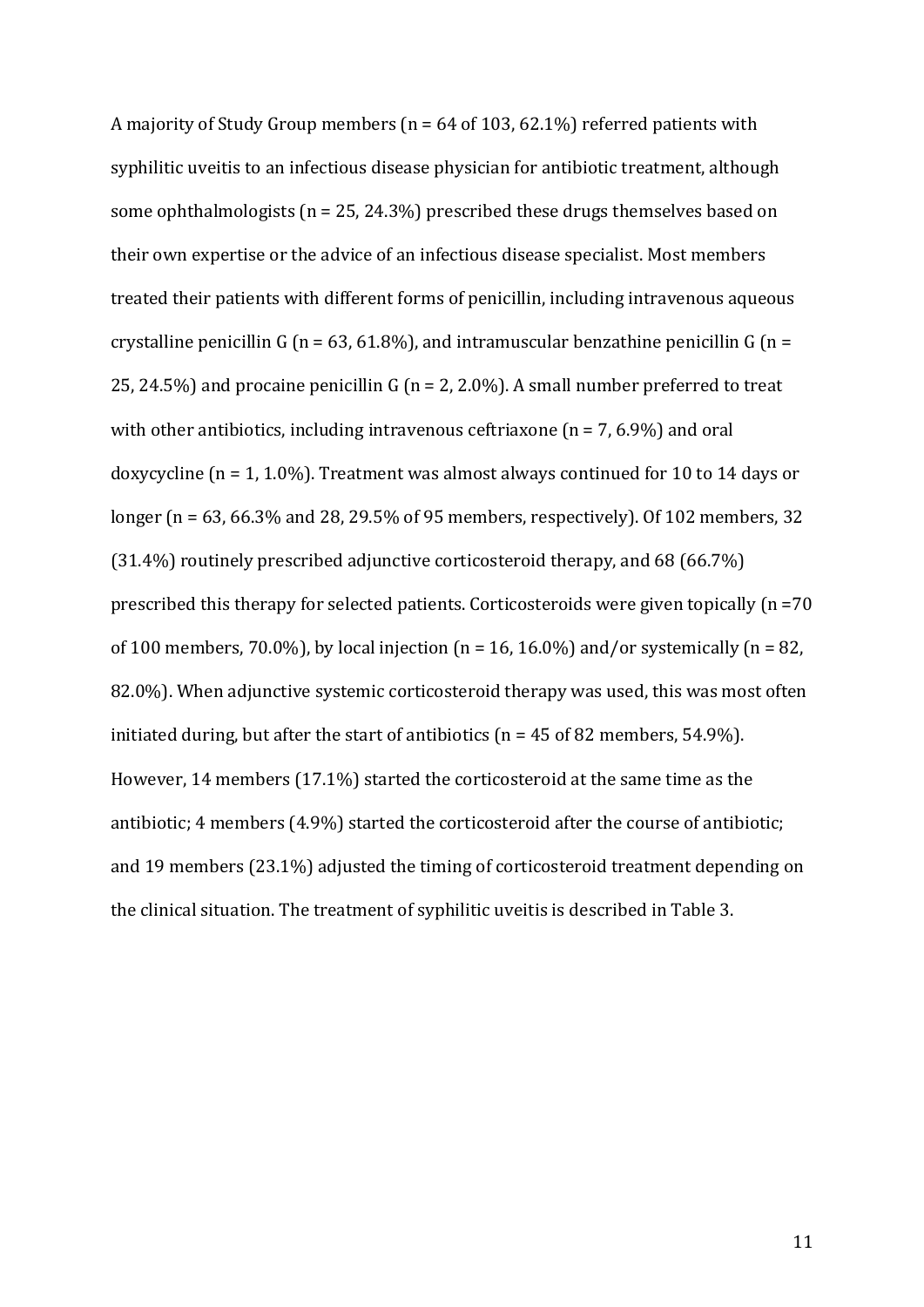Table 3. Treatment of patients with syphilitic uveitis ( $n = 103$  International Ocular

Syphilis Study Group members responding, unless otherwise stated).

| <b>Clinical Variable</b>                                               | Number (%) |
|------------------------------------------------------------------------|------------|
| Approach to antibiotic treatment of syphilis                           |            |
| Prescribe antibiotics based on own expertise                           | 12(11.7)   |
| Prescribe antibiotics as advised by an infectious disease<br>$\bullet$ | 13 (12.6)  |
| physician                                                              | 64 (62.1)  |
| Refer patient to infectious disease physician for treatment<br>٠       | 14 (13.6)  |
| Other approaches to antibiotic treatment                               |            |
| Preferred antibiotic                                                   |            |
| (n=102 members responding)                                             |            |
| Aqueous penicillin G (intravenous)                                     | 63 (61.8)  |
| Penicillin G benzathine (intramuscular)<br>٠                           | 25 (24.5)  |
| Ceftriaxone (intravenous)                                              | 7(6.9)     |
| Procaine penicillin G (intramuscular) plus probenecid (oral)           | 2(2.0)     |
| Doxycycline (oral)                                                     | 1(1.0)     |
| Tetracycline (oral)<br>$\bullet$                                       | 0(0.0)     |
| Combinations of or different antibiotics<br>$\bullet$                  | 4(3.9)     |
| Duration of antibiotic treatment (in days)                             |            |
| (n=95 members responding)                                              |            |
| Less than 10<br>$\bullet$                                              | 4(4.2)     |
| 10-14                                                                  | 63 (66.3)  |
| $14 - 21$<br>$\bullet$                                                 | 19(20.0)   |
| More than 21                                                           | 9(9.5)     |
| Adjunctive corticosteroid therapy                                      |            |
| (n=102 members responding)                                             |            |
| Routinely prescribed<br>$\bullet$                                      | 32 (31.4)  |
| Sometimes prescribed<br>$\bullet$                                      | 68 (66.7)  |
| Not prescribed                                                         | 2(1.9)     |
| Administration of corticosteroid                                       |            |
| (n=100 members responding)                                             |            |
| Topically applied (eye drops)                                          | 70 (70.0)  |
| Locally injected<br>$\bullet$                                          | 16(16.0)   |
| Systemic                                                               | 82 (82.0)  |
| Initiated with antibiotic treatment                                    | 14 (17.1)  |
| Initiated during but after start of antibiotic treatment               | 45 (54.9)  |
| Initiated after antibiotic treatment completed<br>$\bullet$            | 4(4.9)     |
| No standard timing of administration                                   | 19 (23.1)  |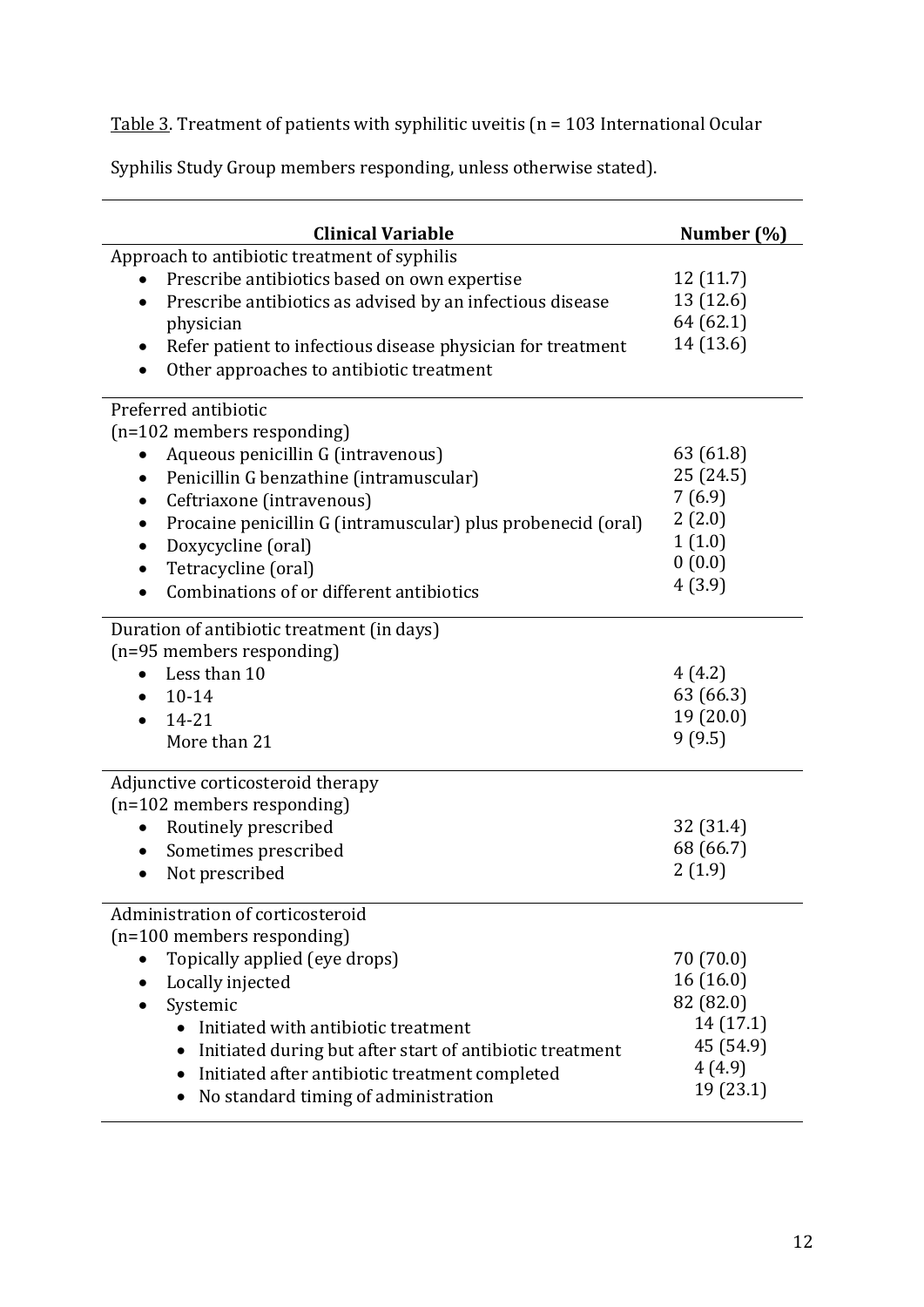In the clinical practices of most Study Group members ( $n = 74$  of 103, 71.9%), all patients with syphilitic uveitis received long-term follow-up after resolution of the inflammation; some members ( $n = 26$ , 25.2%) selected patients for follow-up based on presence of ocular complications, HIV positive status and risk factors for re-infection with *T. pallidum*. Study Group members agreed that multiple factors predicted poor visual outcome in syphilitic uveitis, including optic neuropathy  $(n = 88$  of 102 members, 86.3%), initial misdiagnosis ( $n = 65, 63.7\%$ ), HIV co-infection ( $n = 40, 39.2\%$ ), retinal involvement  $(n = 41, 40.2\%)$  and bilateral disease  $(n = 21, 20.6\%)$ . Reasons cited by Study Members for a delay in the diagnosis of syphilis were often practitioner-related, including not ordering serologic tests ( $n = 27, 29.7\%$ ), lack of medical knowledge or suspicion of syphilis ( $n = 27, 29.7\%$ ), and initial misdiagnosis ( $n = 19, 20.9\%$ ). Eightyfive of 103 members  $(82.5%)$  performed syphilis testing in every patient who presented to them with uveitis. The approach to follow-up and prediction of the outcome of syphilitic uveitis are presented in Table 4.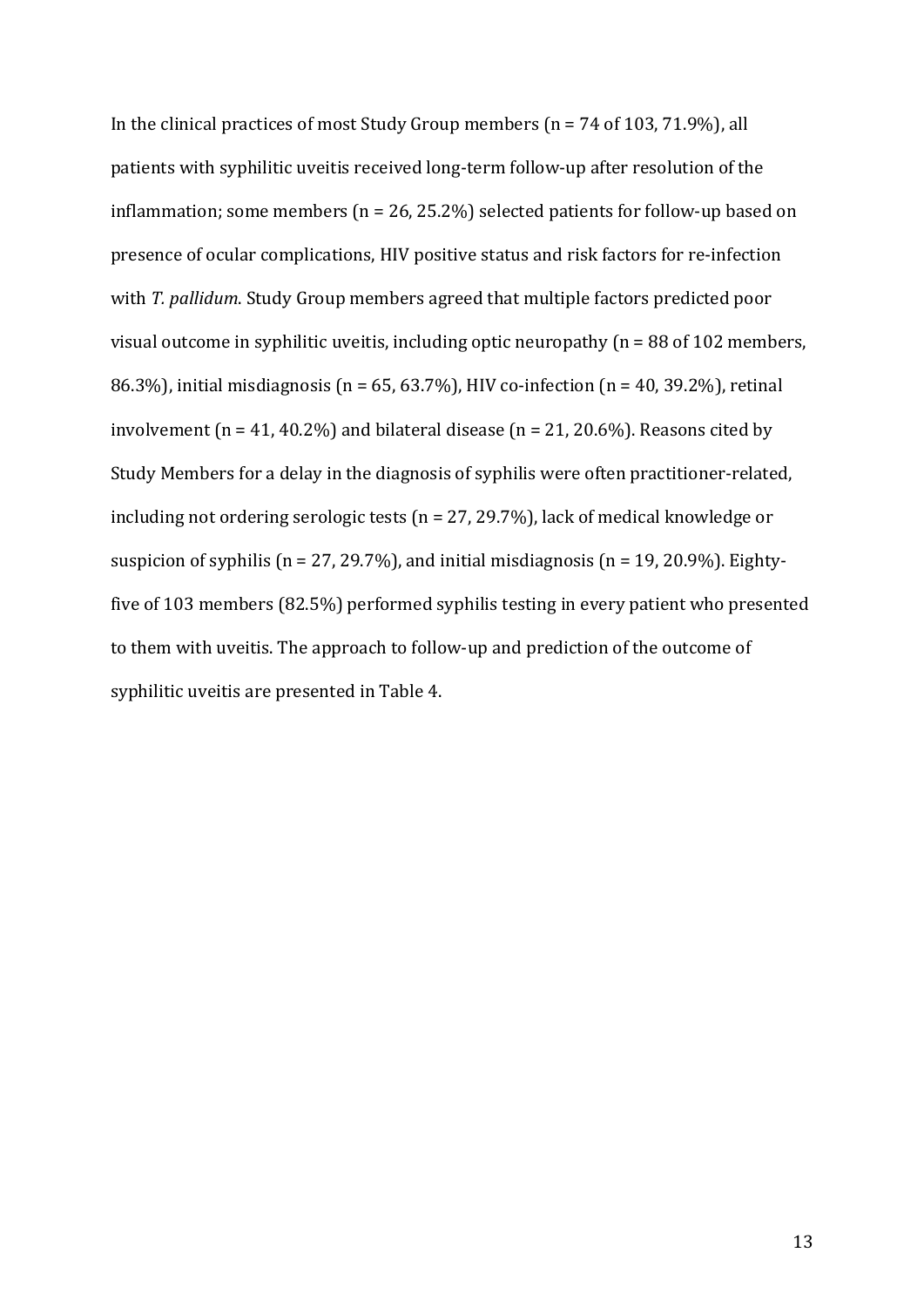Table 4. Approach to follow-up and prediction of outcome for patients with syphilitic

uveitis by uveitis-specialised ophthalmologists  $(n = 103$  International Ocular Syphilis

Study Group members responding, unless otherwise stated).

| <b>Clinical Variable</b>                                      | Number (%) |
|---------------------------------------------------------------|------------|
| Patients followed after resolution of uveitis                 |            |
| All patients<br>$\bullet$                                     | 74 (71.9)  |
| Some patients<br>$\bullet$                                    | 26 (25.2)  |
| Patients with ocular complications                            | 26(100)    |
| HIV-positive patients<br>٠                                    | 17 (65.4)  |
| Patients judged at high risk of re-infection with T. pallidum | 9(34.6)    |
| No patients                                                   | 3(2.9)     |
| Features predictive of poor visual outcome                    |            |
| (n=102 members responding)                                    |            |
| Optic neuropathy                                              | 88 (86.3)  |
| Initial misdiagnosis<br>$\bullet$                             | 65 (63.7)  |
| HIV-positive patient<br>$\bullet$                             | 40 (39.2)  |
| Retinal involvement                                           | 41 (40.2)  |
| Bilateral disease                                             | 21(20.6)   |
| Factors delaying the diagnosis of syphilis                    |            |
| (n=91 members responding)                                     |            |
| Serology not ordered                                          | 27(29.7)   |
| Lack of medical knowledge or suspicion for syphilis<br>٠      | 27 (29.7)  |
| Initial misdiagnosis<br>٠                                     | 19 (20.9)  |
| Variable clinical presentations                               | 16 (17.6)  |
| Limited access to appropriate medical care<br>$\bullet$       | 14 (15.4)  |
| Poor compliance<br>٠                                          | 13 (14.3)  |
| Delayed presentation                                          | 9(9.9)     |
| False negative serology                                       | 7(7.7)     |
| Inappropriate initial treatment                               | 7(7.7)     |

Abbreviation:  $HIV =$  human immunodeficiency virus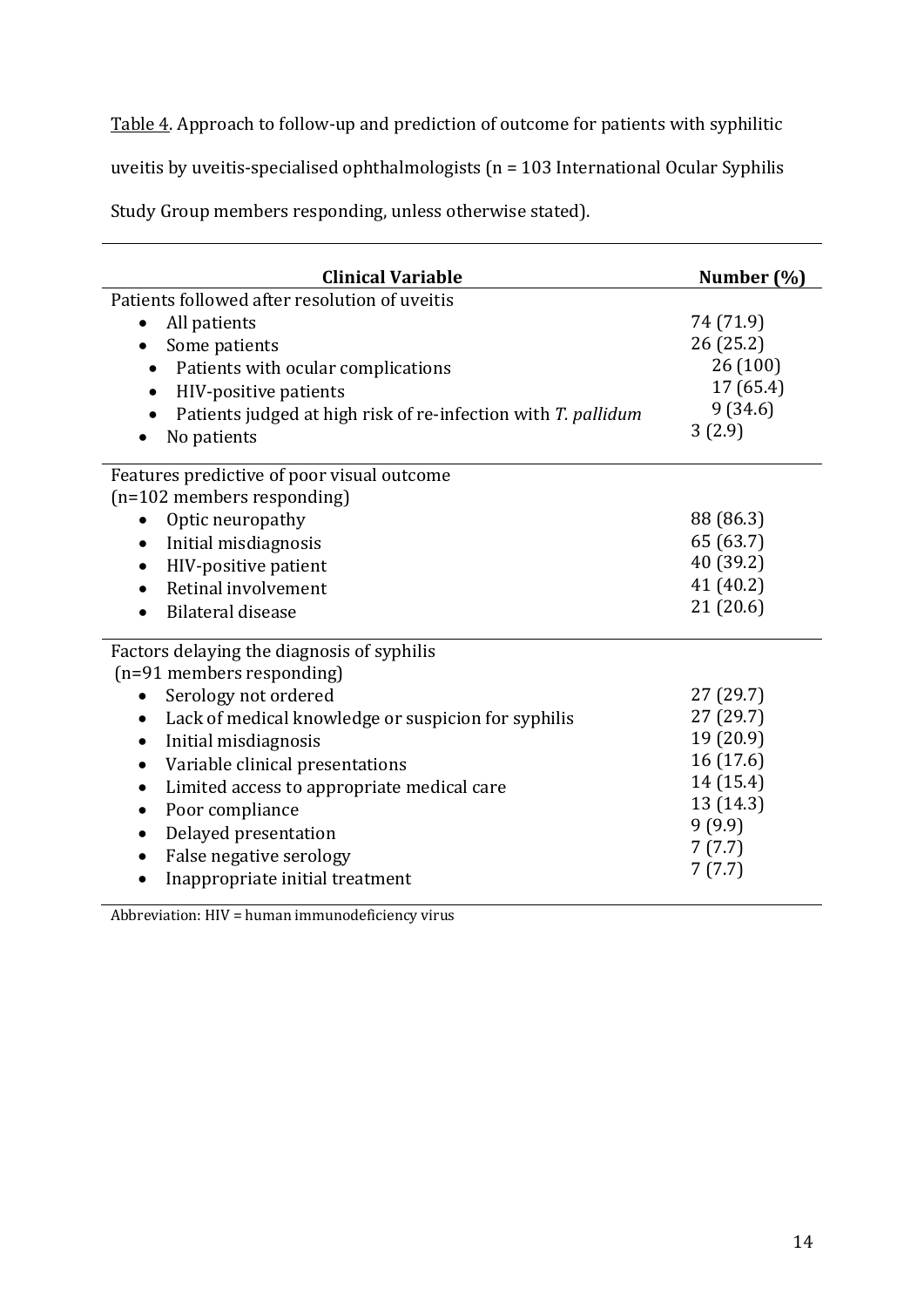## **Discussion**

Syphilitic uveitis is re-emerging internationally, in parallel with the increasing incidence of the systemic infectious disease.<sup>6,8,25</sup> We present a description of current practice patterns by collating the experience of a group of 103 clinicians – members of the International Ocular Syphilis Study Group – who specialize in the management of uveitis, and evaluate an average of approximately 700 cases of uveitis annually. In keeping with recently published, detailed surveys of individual practices,<sup>25-27</sup> the number of cases of uveitis caused by ocular syphilis is less than 1% of the total case load, but just over one-half of Study Group members have observed an increase in the number of cases of syphilitic uveitis over the past decade. Members of the Study Group most commonly encounter uveitis in the setting of secondary syphilis, but also during latent and tertiary syphilis, and occasionally during primary syphilis. For approximately 85% of members, these patients present most frequently with posterior uveitis or panuveitis. Complications of syphilitic uveitis are protean, affecting both anterior and posterior eye, and visually significant. In particular, cystoid macular oedema and optic neuropathy, identified by one-half and two-thirds of members, respectively, are well-established causes of vision loss that may be irreversible in patients with uveitis.<sup>28</sup>

Study Group members rely on serologic testing to diagnose syphilis as the cause of uveitis; analysis of intraocular samples by PCR is seldom utilized. A diagnostic approach that has been promoted by uveitis specialists for several decades involves simultaneous testing for non-treponemal and treponemal antigens, rather than the traditional algorithm of a non-treponemal test, followed by treponemal test if the former is positive.<sup>29</sup> This approach has been taken to avoid falsely negative non-treponemal tests,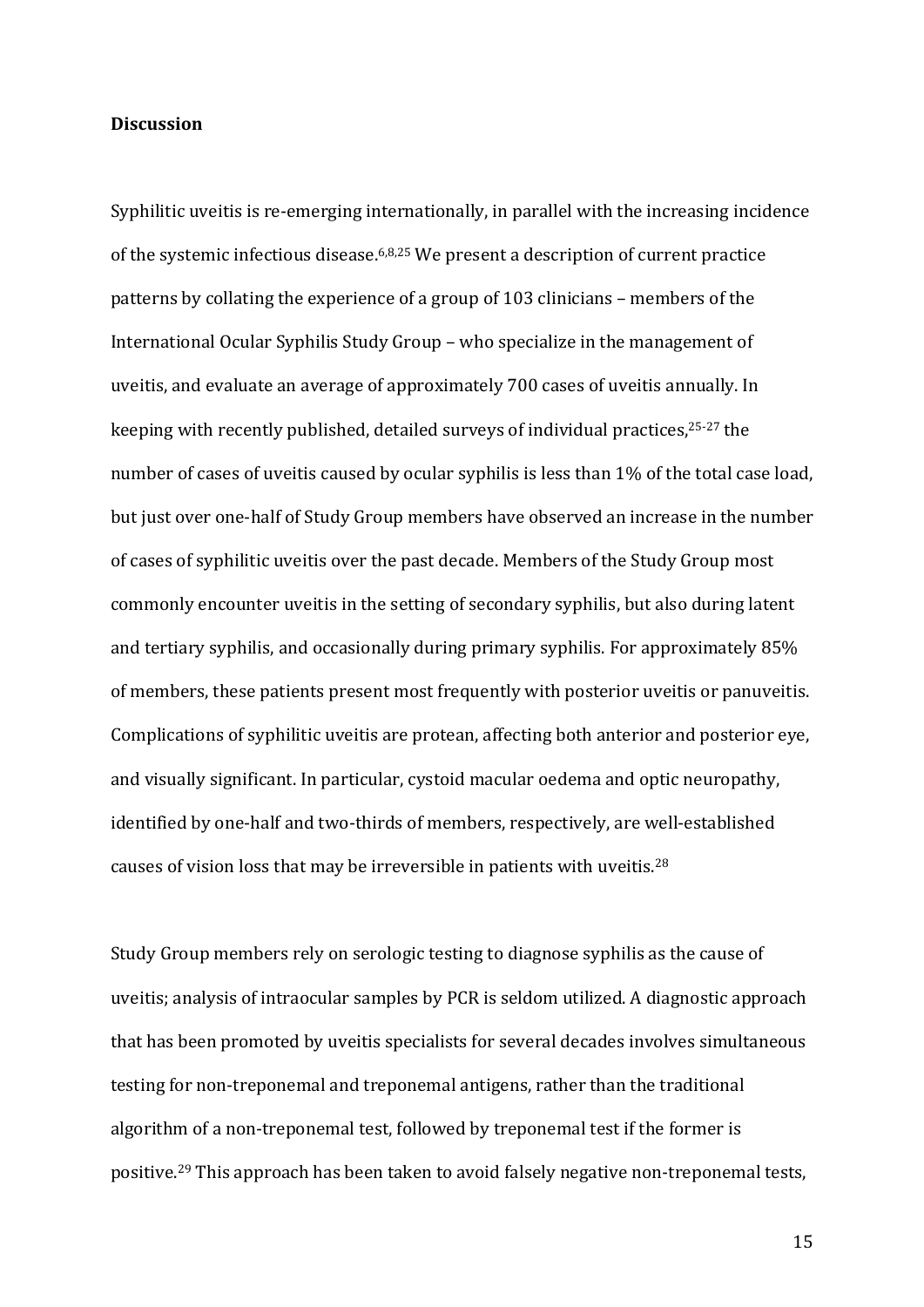particularly early or late in the course of the infection, when uveitis may first present. Following recent introduction of automated, low-cost treponemal immunoassays, many diagnostic laboratories are adopting a reverse testing algorithm, i.e., treponemal test followed by non-treponemal test, when the former is positive.<sup>30</sup> Thus, while approximately 60% of Study Group members continue to follow the simultaneous testing model, 20% have moved to the reverse testing algorithm. In addition to serologic testing, most members order CSF analysis in patients with uveitis secondary to syphilis. Over 90% of members follow the recommendation of the United States Centers for Disease Control and Prevention (CDC) when diagnosing neurosyphilis, requiring the presence of intraocular inflammation, plus positive CSF VDRL and/or FTA-ABS,<sup>31</sup> but one-third of members also consider uveitis alone to indicate neurosyphilis. There is a strong association between HIV infection and syphilis, which is believed to reflect multiple factors, including common sexual transmission, and modulatory effects of HIV and highly active anti-retroviral therapy on the immune system.<sup>32</sup> Accordingly, 97% of Study Group members order serologic testing for HIV in any patient who is diagnosed with syphilitic uveitis.

The CDC recommends ocular syphilis be managed according to their guidelines for neurosyphilis.<sup>31</sup> That recommendation is 10 to 14 days of treatment with intravenous aqueous penicillin G, intramuscular procaine penicillin G (with oral probenecid) or, in the case of penicillin allergy, intravenous ceftriaxone. A majority of Study Group members liaise with an infectious disease physician to treat their patients and follow this medical approach. Addition of corticosteroid has been suggested to avoid a Jarisch-Herxheimer reaction, which is the inflammatory response that often accompanies initiation of antimicrobial treatment in syphilis<sup>33</sup> and may exacerbate uveitis.<sup>34</sup> Almost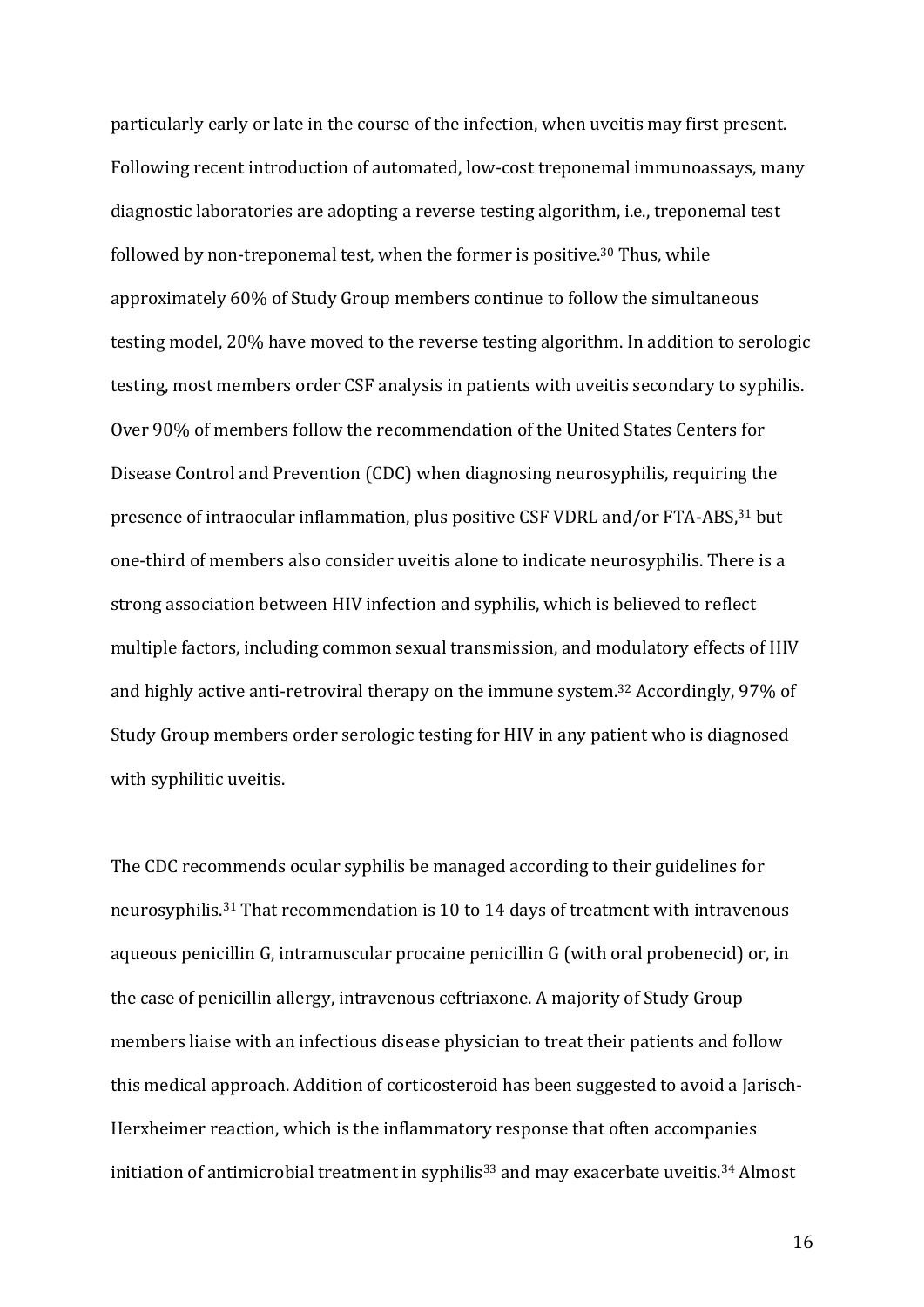all Study Group members prescribe adjunctive corticosteroid, which typically is delivered systemically or in the form of eye drops. The preference for these delivery routes is consistent with the difficulty of removing locally injected corticosteroid in the event of a complication, and with the recent report of delayed resolution of syphilitic uveitis in patients who receive local corticosteroid injections. $^{19}$ 

Syphilitic uveitis causes long-term visual disability in a significant number of persons: among one cohort of patients with ocular syphilis, who were treated and followed at Johns Hopkins School of Medicine, and described in detail, one in 5 eyes lost visual acuity to a level below  $20/40$ , which prohibits driving in many countries.<sup>14</sup> Thus, a valuable output of our work was the collation of poor prognostic factors based on the expertise of Study Group members. Multiple factors were considered predictive of poor visual prognosis, including initial misdiagnosis, HIV co-infection, posterior eye involvement, bilateral disease and the complication of optic neuropathy. Delayed diagnosis and treatment have been associated with a relatively poor visual prognosis in several studies.<sup>7,17,19</sup> Patient-related factors were identified as one common reason for a delay in diagnosis. However, syphilitic uveitis is a great masquerader, and lack of recognition was identified as a major issue in delayed diagnosis. A related consideration was failure to order serologic testing for syphilis.

In summary, we have presented a description of practice patterns for syphilitic uveitis. One potential limitation of our work relates to participation bias, since Study Group members came from one professional society, albeit the largest international society with specific interest in inflammatory eye disease. Another potential limitation stems from the fact that the field is rapidly evolving as syphilis re-emerges and new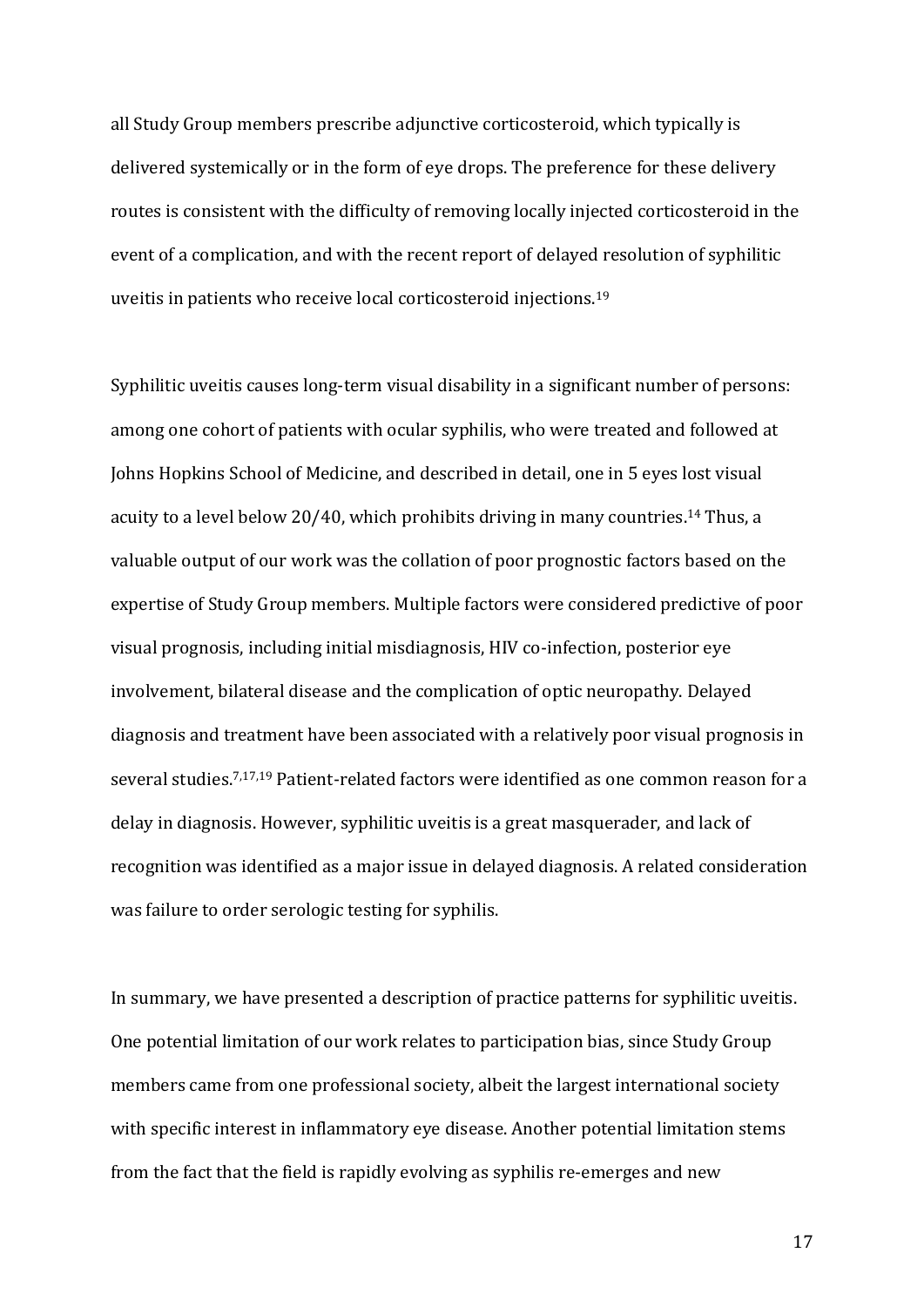management approaches are applied. For example, within a relatively short period, more members may embrace PCR testing of ocular fluid, as is being applied routinely in more common intraocular infections.<sup>35</sup> Despite these limitations, our work presents a unique, current and comprehensive description of the management of syphilitic uveitis by a large and international group of ophthalmologists who specialize in the treatment of inflammatory eye disease. Arguably our most important observation is the role of syphilis serologic testing in the timely diagnosis of syphilitic uveitis. Over 80% of Study Group members test any patient who presents with uveitis for syphilis.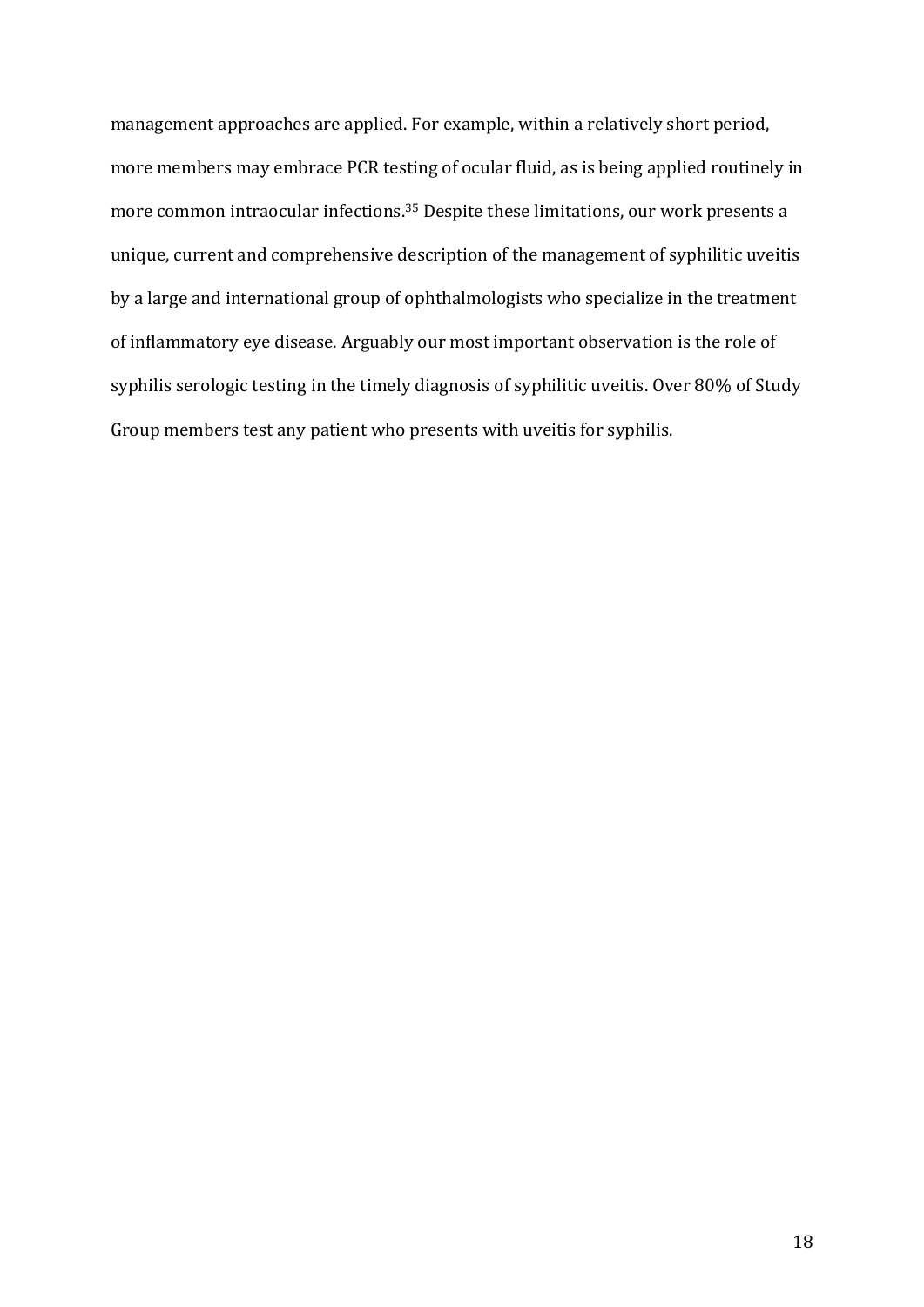#### **Members of the International Ocular Syphilis Study Group**

Massimo Accorinti, MD, PhD (Italy); Alfredo Adan, MD, PhD (Spain); Aniruddha Agarwal, MD (India); Rowayda Alieldin, MD, PhD (Egypt); Pia Allegri, MD (Italy); Carlos Alvarez, MD (Mexico); Sofia Androudi, MD, PhD (Greece); J. Fernando Arevalo, MD, FACS (USA); Marie-Josee Aubin, MD, MPH, MSc (Canada); Kalpana Babu, MBBS, DOMS, FMRF, MRCOphth (India); Talin Barisani-Asenbauer, MD (Austria); Zuly Barron, MD (Peru); Soumyava Basu, MD (India); Jyotirmay Biswas, MS, FAICO, FIC Path, FAMS (India); Bahram Bodaghi, MD, PhD, FEBO (France); Marcelo Bursztyn, MD (Argentina); Maria Jose Capella, MD (Spain); Laure Caspers, MD (Belgium); Soon-Phaik Chee, FRCOphth, FRCS(G), FRCS(Ed), MMed (Singapore); Luca Cimino, MD (Italy); Daniel Colombero, MD (Argentina); Luz-Elena Concha-del-Rio, MD (Mexico); Andre Curi, MD, PhD (Brazil); Mark Dacey, MD (USA); Dipankar Das, MBBS, MS (India); Janet Davis, MD (USA); Lukman Edwar, SpM (Indonesia); Marie-Helene Errera, MD (France); Luciana Finamor, MD (Brazil); Alex Fonollosa, MD, PhD (Spain); Eric Fortin, MD (Canada); Samantha Fraser-Bell, FRANZCO, MPH, MHA, PhD (Australia); Marion Funk, MD (Austria); Jose Garcia-Serrano, MD (Spain); Justus Garweg, MD (Switzerland); Manuel Garza-Leon, MD (Mexico); Amala George, MBBS, DNB (India); Debra Goldstein, MD (USA); Hiroshi Goto, MD, PhD (Japan); Chloe Gottlieb, MD, FRCSC (Canada); Marta Guedes, MD (Portugal); Yan Guex-Crosier, MD, FEBO (Switzerland); Avinash Gurbaxani, MBBS, DOMS, FRCS (UAE); Christopher Henry, MD (USA); Claire Hooper, FRANZCO (Australia); Tanja Hovland, MD (Norway); Yih-Shiou Hwang, MD, PhD (Taiwan); Alessandro Invernizzi, MD (Italy); Hazlita Isa, MBChB, MSurg(Ophthal) (Malaysia); Margarita Jodar-Marquez, MD (Spain); Kashyap Kansupada, MD, FACS (USA); Ankush Kawali, MBBS, MS, MD, DNB, FICO (India); John Kempen, MD, MPH, PhD, MHS (USA); Moncef Khairallah, MD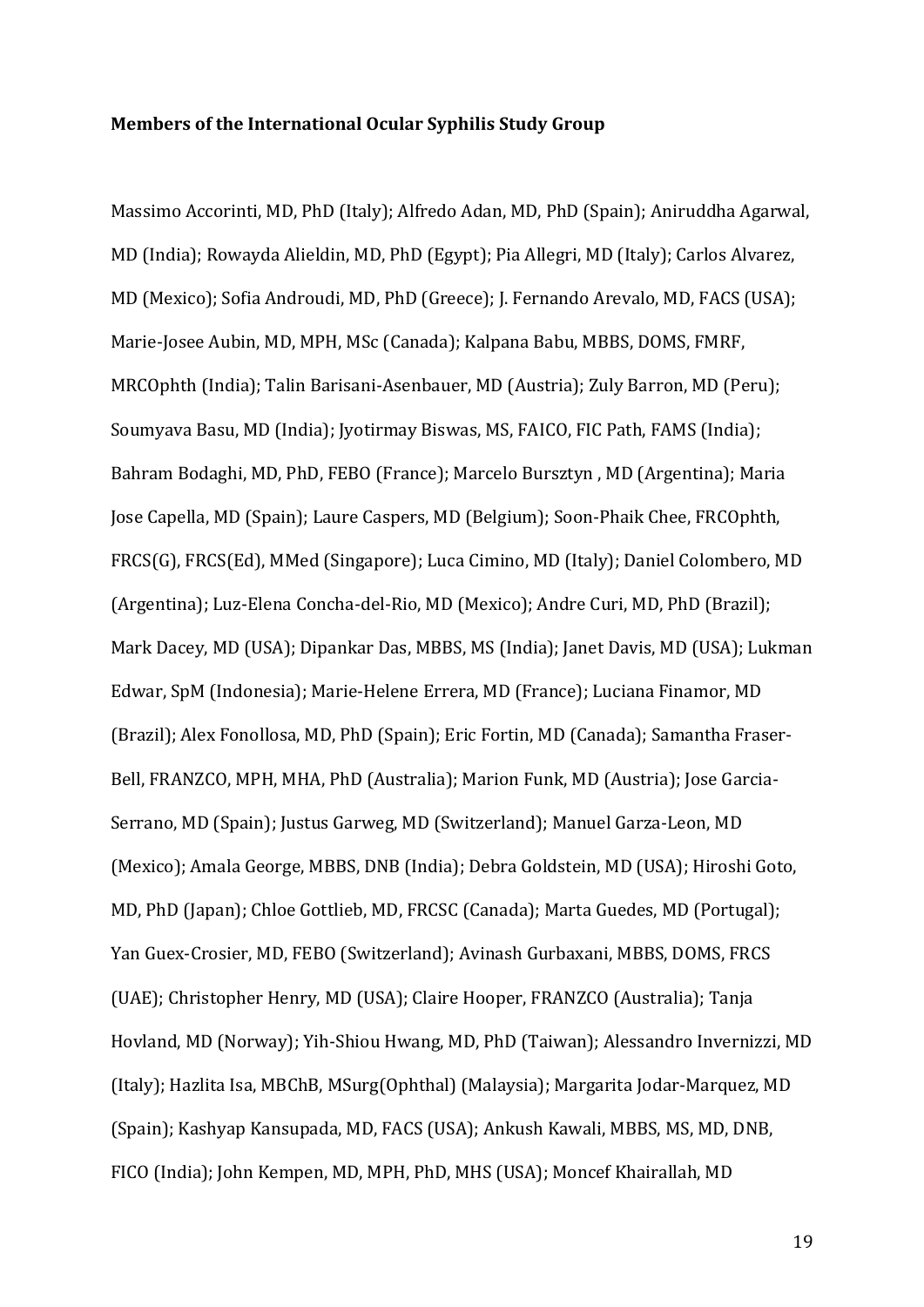(Tunisia); Susanne Krag, MD (Denmark); Robert Kuijpers, MD, PhD (The Netherlands); Jenny Laithwaite, FCOphth (South Africa); Shelly Lee, MD (USA); Pierre Lefebvre, MD, FEBO (Belgium); Phuc LeHoang, MD, PhD (France); Ann-Marie Lobo, MD (USA); Padmamalini Mahendradas, MBBS, DO, DNB (India); Peter McCluskey, FRANZCO, MD (Australia); Ilhem Mili-Boussen, MD (Tunisia); Manabu Mochizuki, MD, PhD (Japan); Marilita Moschos, MD, PhD (Greece); Heloisa Nascimento, MD (Brazil); John Nguyen, MD (USA); Quan Dong Nguyen, MD, MSc, FAAO (USA); Ghazala O'Keefe, MD (USA); Shelina Oli Mohamed, MD, MS (Malaysia); Pinar Ozdal, MD (Turkey); Maria Ines Menendez Padron, MD (Argentina); Alan Palestine, MD (USA); Maria Pia Paroli, MD (Italy); Carlos Pavesio, MD, MS, PhD (UK); Francesco Pichi, MD (UAE); Uwe Pleyer, MD, FEBO (Germany); Joanna Przezdziecka-Dolyk, MD, PhD (Poland); Narsing Rao, MD (USA); Sivakumar Rathinam, MBBS, DO, MD, MNAMS, PhD, FAMS (India); Miguel Ribeiro, MD (Portugal); Mili Roy, MD (Canada); Pablo Sabat O., MD (Chile); Harpal Sandhu, MD (USA); Wantanee Sittivarakul, MD (Thailand); Justine Smith, FRANZCO, PhD (Australia); Wendy Smith, MD (USA); Thanapong Somkijrungroj, MD (Thailand); Arjun Sood, MD (USA); Ana Suelves, MD, PhD, FEBO (USA); Mei-Ling Tay-Kearney, FRANZCO (Australia); Barbara Teuchner, MD (Austria); Jennifer Thorne, MD, PhD (USA); Peter Trittibach, MD, FEBO (Switzerland); Ilknur Tugal-Tutkun, MD (Turkey); Jose Antonio Unzueta-Medina, MD (Mexico); Emiliana Dos Santos Valadares, MD (Brazil); Luc Van Os, MD (Belgium); Jane Wells, FRANZCO (Australia); Bety Yanez Alvarez, MD (Peru); Stephanie Young, FRANZCO, FRACS (Australia): Manfred Zierhut, MD, PhD (Germany).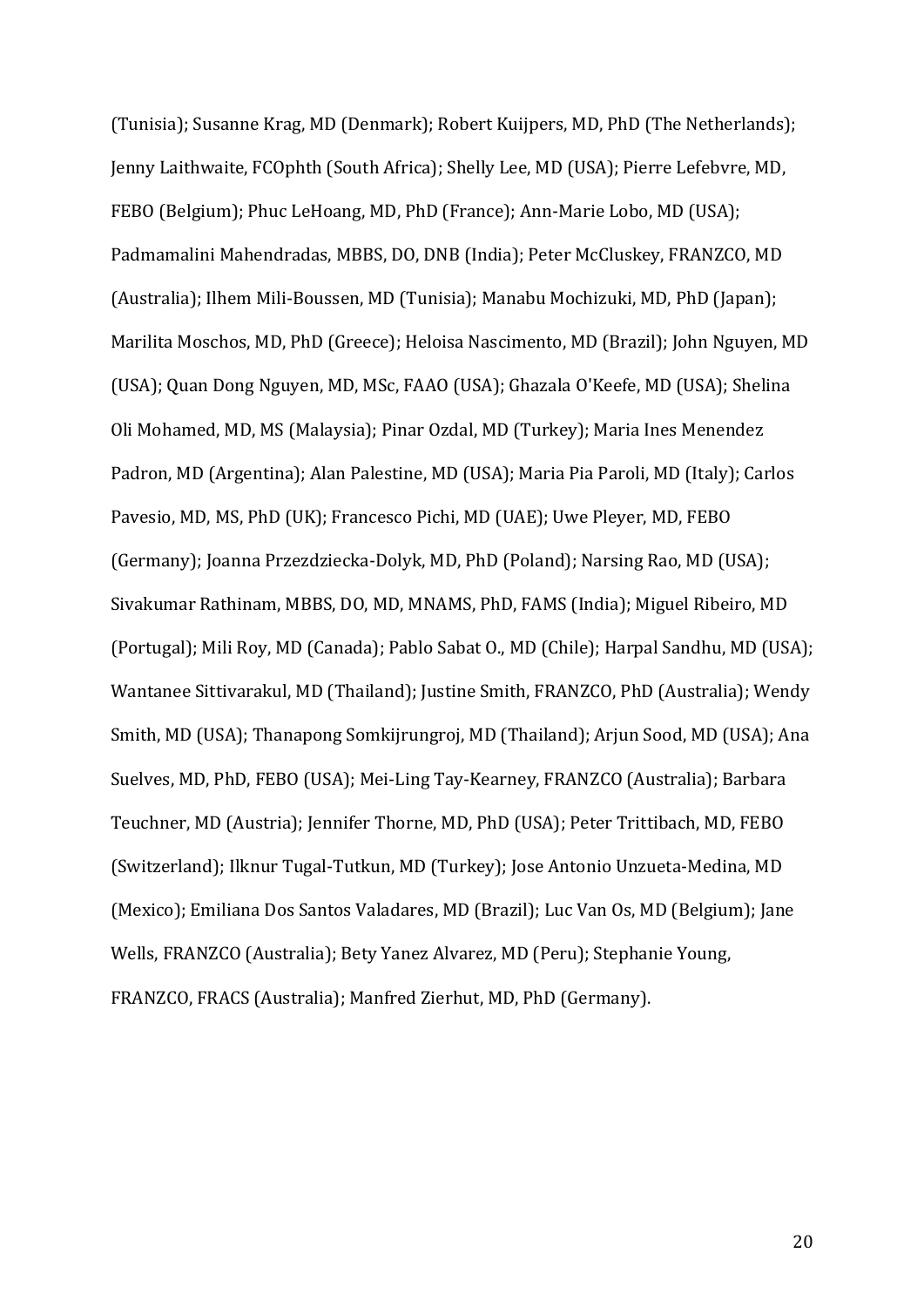# Funding:

This work was supported in part by grants from the Australian Research Council (FT130101648, Dr. Smith) and the Foundation for Support of Teaching, Research  $&$ Assistance of the Clinical Hospital, Faculty of Medicine of Ribeirão Preto - University of São Paulo (1901/2017, Dr. Furtado).

# Competing Interests:

There are no competing interests for any author.

# **Contribution Statement:**

GFO, JMF, TEA, PJM & JRS designed survey; GFO administered survey; RMS, JMM & JRS collated survey responses; RMS, JMM &JRS drafted manuscript; GFO, JMF, TEA & PJM reviewed and edited draft. All authors approved submission.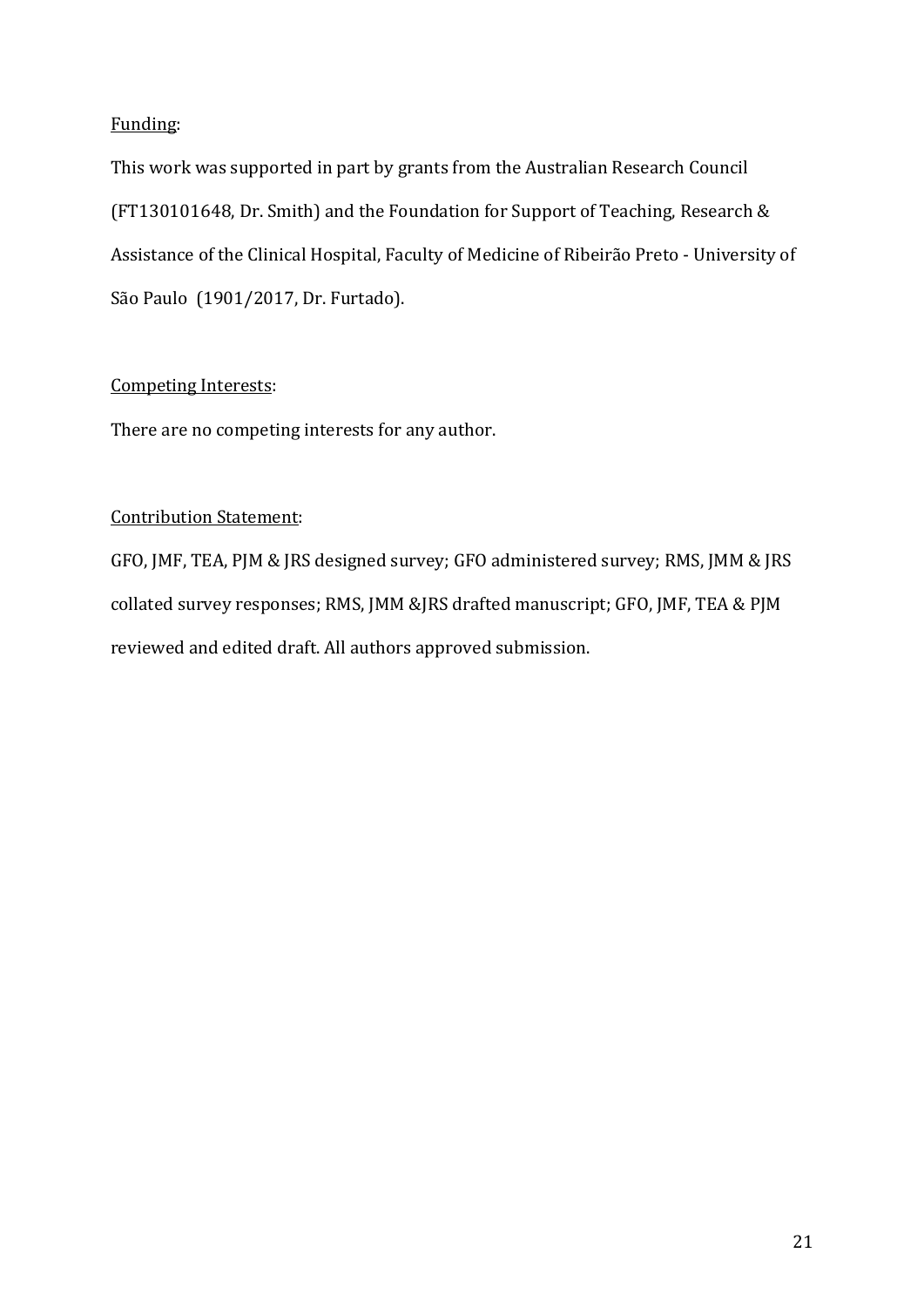#### **References**

- 1 Newman L, Rowley J, Vander Hoorn S, *et al*. Global estimates of the prevalence and incidence of four curable sexually transmitted infections in 2012 based on systematic review and global reporting. *PLoS One* 2015;10:e0143304.
- 2 Read P, Fairley CK, Chow EP. Increasing trends of syphilis among men who have sex with men in high income countries. Sex Health 2015;12:155-163.
- 3 Davis JL. Ocular syphilis. *Curr Opin Ophthalmol* 2014;25:513-518.
- 4 Dombrowski JC, Pedersen R, Marra CM, Kerani RP, Golden MR. Prevalence estimates of complicated syphilis. Sex Transm Dis 2015;42:702-704.
- 5 Mathew RG, Goh BT, Westcott MC. British Ocular Syphilis Study (BOSS): 2-year national surveillance study of intraocular inflammation secondary to ocular syphilis. Invest *Ophthalmol Vis Sci* 2014;55:5394-5400.
- 6 Oliver SE, Aubin M, Atwell L, et al. Ocular Syphilis Eight jurisdictions, United States, 2014-2015. MMWR Morb Mortal Wkly Rep 2016;65:1185-1188.
- 7 Bollemeijer JG, Wieringa WG, Missotten TO, *et al*. Clinical manifestations and outcome of syphilitic uveitis. *Invest Ophthalmol Vis Sci* 2016;57:404-411.
- 8 Oliver SE, Cope AB, Rinsky *L, et al.* Increases in ocular syphilis-North Carolina, 2014-2015. *Clin Infect Dis* 2017;65:1676-1682.
- 9 Wells J, Wood C, Sukthankar A, Jones NP. Ocular syphilis: the re-establishment of an old disease. *Eye (Lond)* 2018;32:99-103.
- 10 Pratas AC, Goldschmidt P, Lebeaux D, *et al*. Increase in ocular syphilis cases at Ophthalmologic Reference Center, France, 2012-2015. *Emerg Infect Dis* 2018;24:193-200.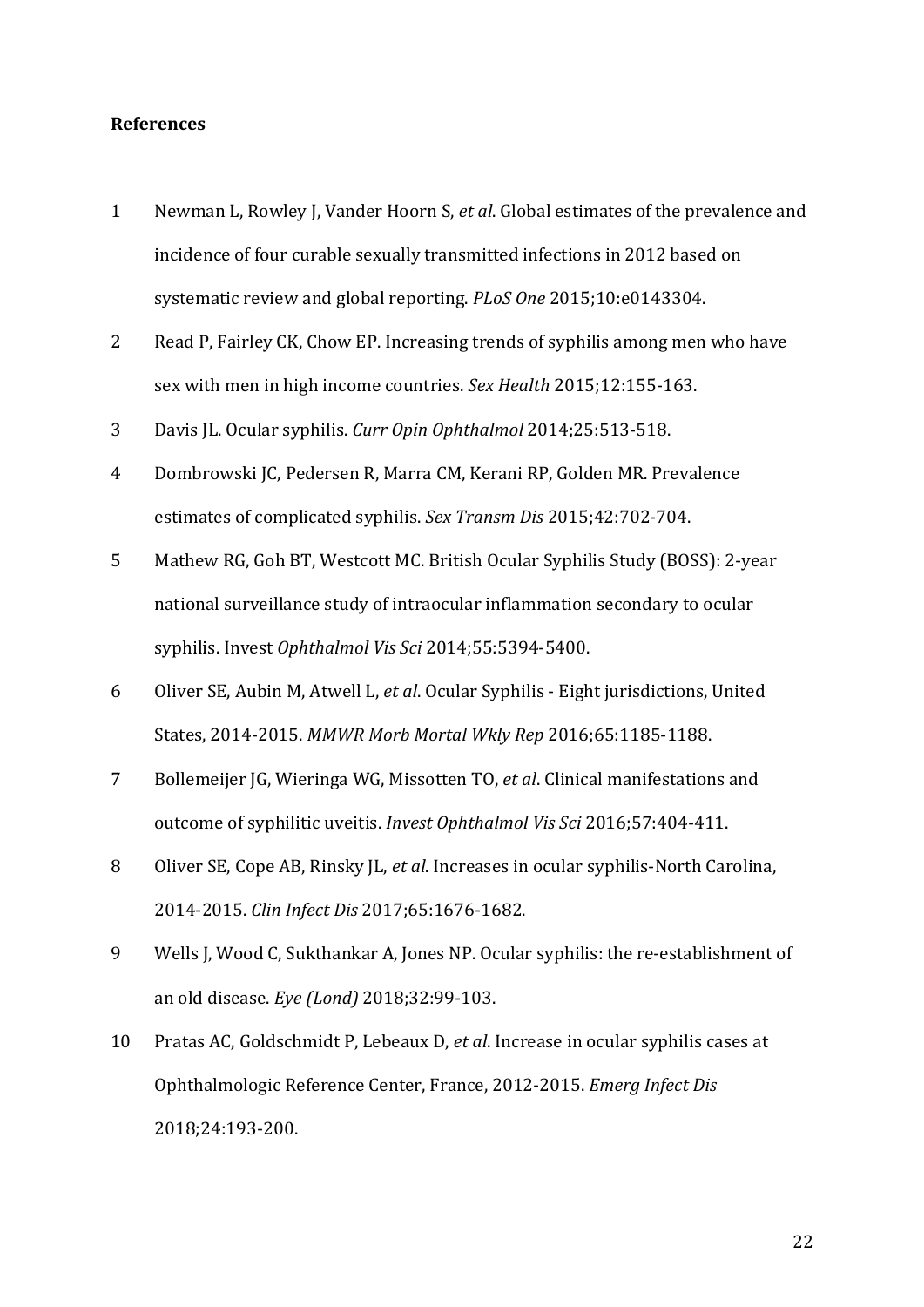- 11 Furtado JM, Arantes TE, Nascimento H, et al. Clinical manifestations and ophthalmic outcomes of ocular syphilis at a time of re-emergence of the systemic infection. *Sci Rep* 2018;8:12071.
- 12 Pichi F, Ciardella AP, Cunningham ET, Jr., *et al*. Spectral domain optical coherence tomography findings in patients with acute syphilitic posterior placoid chorioretinopathy. *Retina* 2014;34:373-384.
- 13 Afonso VC, Nascimento H, Belfort RM, Sato EI, Muccioli C, Belfort Jr R. Visual loss resulting from immunosuppressive therapy in patients with syphilitic uveitis. Arq *Bras Oftalmol* 2015;78:185-186.
- 14 Moradi A, Salek S, Daniel E, *et al*. Clinical features and incidence rates of ocular complications in patients with ocular syphilis. Am J Ophthalmol 2015;159:334-343 e331.
- 15 Northey LC, Skalicky SE, Gurbaxani A, McCluskey PJ. Syphilitic uveitis and optic neuritis in Sydney, Australia. *Br J Ophthalmol* 2015;99:1215-1219.
- 16 Sahin O, Ziaei A. Clinical and laboratory characteristics of ocular syphilis, coinfection, and therapy response. *Clin Ophthalmol* 2016;10:13-28.
- 17 Tsuboi M, Nishijima T, Yashiro S, *et al*. Prognosis of ocular syphilis in patients infected with HIV in the antiretroviral therapy era. *Sex Transm Infect* 2016;92:605-610.
- 18 Reekie I, Reddy Y. Use of lumbar punctures in the management of ocular syphilis. *Semin Ophthalmol* 2018;33:271-274.
- 19 Hoogewoud F, Frumholtz L, Loubet P, *et al*. Prognostic factors in syphilitic uveitis. *Ophthalmology* 2017;124:1808-1816.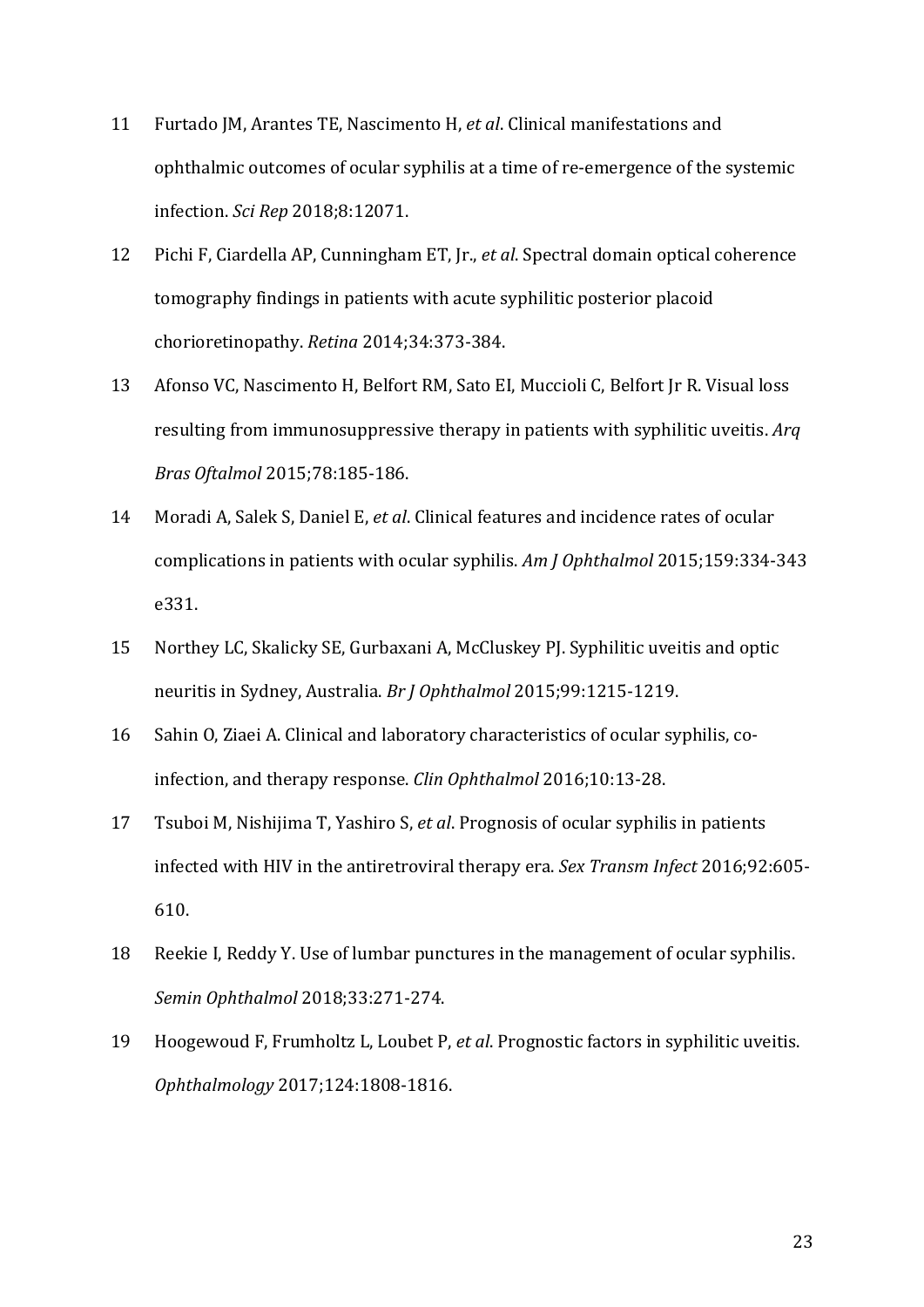- 20 Zhu J, Jiang Y, Shi Y, Zheng B, Zhiguo X, Jia W. Clinical manifestations and treatment outcomes of syphilitic uveitis in HIV-negative patients in China. A retrospective case study. *Medicine* 2017;96:43(e8376).
- 21 Lee SY, Cheng V, Rodger D, Rao N. Clinical and laboratory characteristics of ocular syphilis: a new face in the era of HIV co-infection. *J Ophthalmic Inflamm Infect* 2015;5:56.
- 22 Fonollosa A, Martinez-Indart L, Artaraz J, *et al*. Clinical manifestations and outcomes of syphilis-associated uveitis in Northern Spain. Ocul Immunol Inflamm 2016;24:147-152.
- 23 Kim Y, Yu S-Y, Kwak HW. Non-human immunodeficiency virus-related ocular syphilis in a Korean population: clinical manifestations and treatment outcomes. *Korean J Ophthalmol* 2016;30:360-368.
- 24 Jabs DA, Nussenblatt RB, Rosenbaum JT, Standardization of Uveitis Nomenclature Working Group. Standardization of uveitis nomenclature for reporting clinical data. Results of the first international workshop. Am *J Ophthalmol* 2005;140:509-516.
- 25 Jones NP. The Manchester Uveitis Clinic: the first 3000 patients--epidemiology and casemix. *Ocul Immunol Inflamm* 2015;23:118-126.
- 26 Barisani-Asenbauer T, Maca SM, Mejdoubi L, Emminger W, Machold K, Auer H. Uveitis- a rare disease often associated with systemic diseases and infections- a systematic review of 2619 patients. Orphanet J Rare Dis 2012;7:57.
- 27 Zagora SL, Symes R, Yeung A, Yates W, Wakefield D, McCluskey PJ. Etiology and clinical features of ocular inflammatory diseases in a tertiary referral centre in Sydney, Australia. Ocul Immunol Inflamm 2017;25:S107-S114.